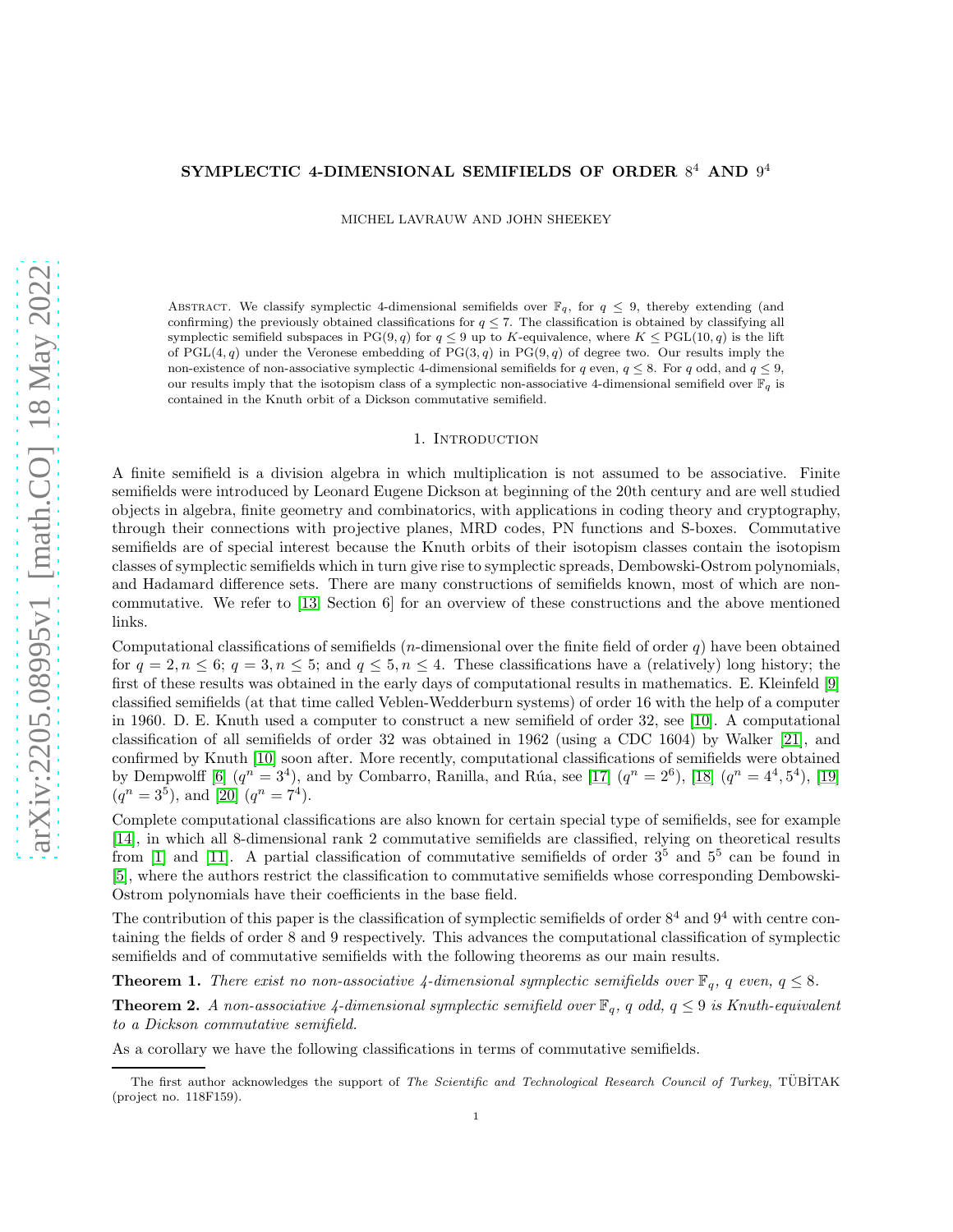**Corollary 1.** There exist no non-associative 4-dimensional commutative semifields over  $\mathbb{F}_q$ , q even,  $q \leq 8$ .

**Corollary 2.** A non-associative 4-dimensional commutative semifield over  $\mathbb{F}_q$ , q odd,  $q \leq 9$  is isotopic to a Dickson commutative semifield.

The paper is organised as follows. In Section [2](#page-1-0) we introduce the necessary notation and terminology. Section [3](#page-2-0) contains the description of the algorithms and the proof of the main results. In Section [4](#page-4-0) and Section [5](#page-5-0) we list the representatives of the K-orbits of the symplectic semifield lines and of the K-orbits of twodimensional symplectic semifield subspaces, under the action of  $K \cong \text{PGL}(4, q)$  in its action on the subspaces of PG(9, q), for  $q = 8$  and  $q = 9$ .

## 2. Symplectic semifields and the associated algebraic varieties

<span id="page-1-0"></span>In this section we set up some of the notation and terminology used in the paper. For reasons of brevity, we do not include all of the basic definitions in the theory of semifields; for those we refer the reader to [\[13\]](#page-11-0).

Throughout this paper, let q be a power of a prime, and denote the finite field of order q by  $\mathbb{F}_q$ . We consider semifields of dimension n over  $\mathbb{F}_q$ ; that is, division algebras in which multiplication is not assumed to be associative, whose centre contains  $\mathbb{F}_q$ , and which are *n*-dimensional over  $\mathbb{F}_q$ . Such semifields are in one-to-one correspondence with *semifield spread sets:* n-dimensional subspaces of  $(n \times n)$ -matrices over  $\mathbb{F}_q$ in which every nonzero element is invertible. We note that we are not assuming a multiplicative identity in the definition of semifield; usually a division algebra without identity is called a presemifield, but we omit this distinction here for convenience and brevity. That we may do so without loss of generality follows from a well-known result which says that every presemifield is isotopic to a semifield, and the fact that we are interested in the classification of semifields up to isotopism.

It is also well-known that each isotopism class [S] of a semifield S gives rise to a total of six isotopism classes of semifields, called the Knuth orbit of S. Semifields whose isotopism class belongs to the same Knuth-orbit are called Knuth-equivalent. A semifield is said to be commutative if multiplication is commutative. A semifield is said to be *symplectic* if the spread it defines in PG(2n – 1, q) (the  $(2n-1)$ -dimensional projective space over  $\mathbb{F}_q$ ) consists of totally singular subspaces with respect to some symplectic polarity; i.e. it defines a spread of the a symplectic polar space  $W(2n-1, q)$ . It is well known that a semifield is Knuth-equivalent to a commutative semifield if and only if it is Knuth-equivalent to a symplectic semifield.

In order to make the computational classification feasible we used a geometric approach. Isotopism classes of semifields can be seen as orbits (under a well-defined group action) of subspaces in the space of a Segre variety in a projective space [\[12\]](#page-11-10). Applying this connection to 4-dimensional semifields, we end up in a 15-dimensional projective space, which is unfortunately still too large for the parameters of the semifields that we are aiming to classify. However, since we are interested in commutative (or symplectic) semifields, we can reduce our search space to the space of a Veronese variety [\[12,](#page-11-10) [15\]](#page-11-11), which in this case is a 9-dimensional projective space over  $\mathbb{F}_q$ . Below, we give some details of this connection between the algebraic approach and the geometric approach to the isotopism problem for symplectic semifields.

By an appropriate choice a of non-degenerate symplectic bilinear form in  $2n$  variables, it can be shown that symplectic semifields are in one-to-one correspondence with *n*-dimensional subspaces of *symmetric*  $(n \times n)$ matrices over  $\mathbb{F}_q$  in which every nonzero element is invertible [\[8\]](#page-11-12). Since the condition for a matrix to be invertible is invariant under multiplication by a non-zero scalar, it is natural to work in the projective setting, so we denote  $N = \binom{n+1}{2}$  and consider  $(n-1)$ -dimensional subspaces of PG( $N-1, q$ ). In this projective setting, the points defined by rank one symmetric matrices over  $\mathbb{F}_q$  correspond to the  $\mathbb{F}_q$ -rational points of a Veronese variety, the image of the Veronese map from  $PG(n-1, q)$  into  $PG(N-1, q)$ . We will denote points of a projective space by a letter followed by a tuple of field elements; for example,  $p(1, 0, 0, 0)$  denotes a point of PG(3, q), whose underlying coordinate vector is  $(1, 0, 0, 0)$ . We identify a point defined by an  $(n \times n)$  symmetric matrix  $A = (a_{ij})$  with the point p of PG(N – 1, q) given by  $p(a_{11}, a_{12}, \ldots, a_{1n}, a_{22}, \ldots, a_{2n}, \ldots, a_{nn})$ ; that is, as coordinates we take the upper triangular part of the matrix and then read the entries row by row. We also define the *rank of the point p* as the the rank of the corresponding matrix  $A$ .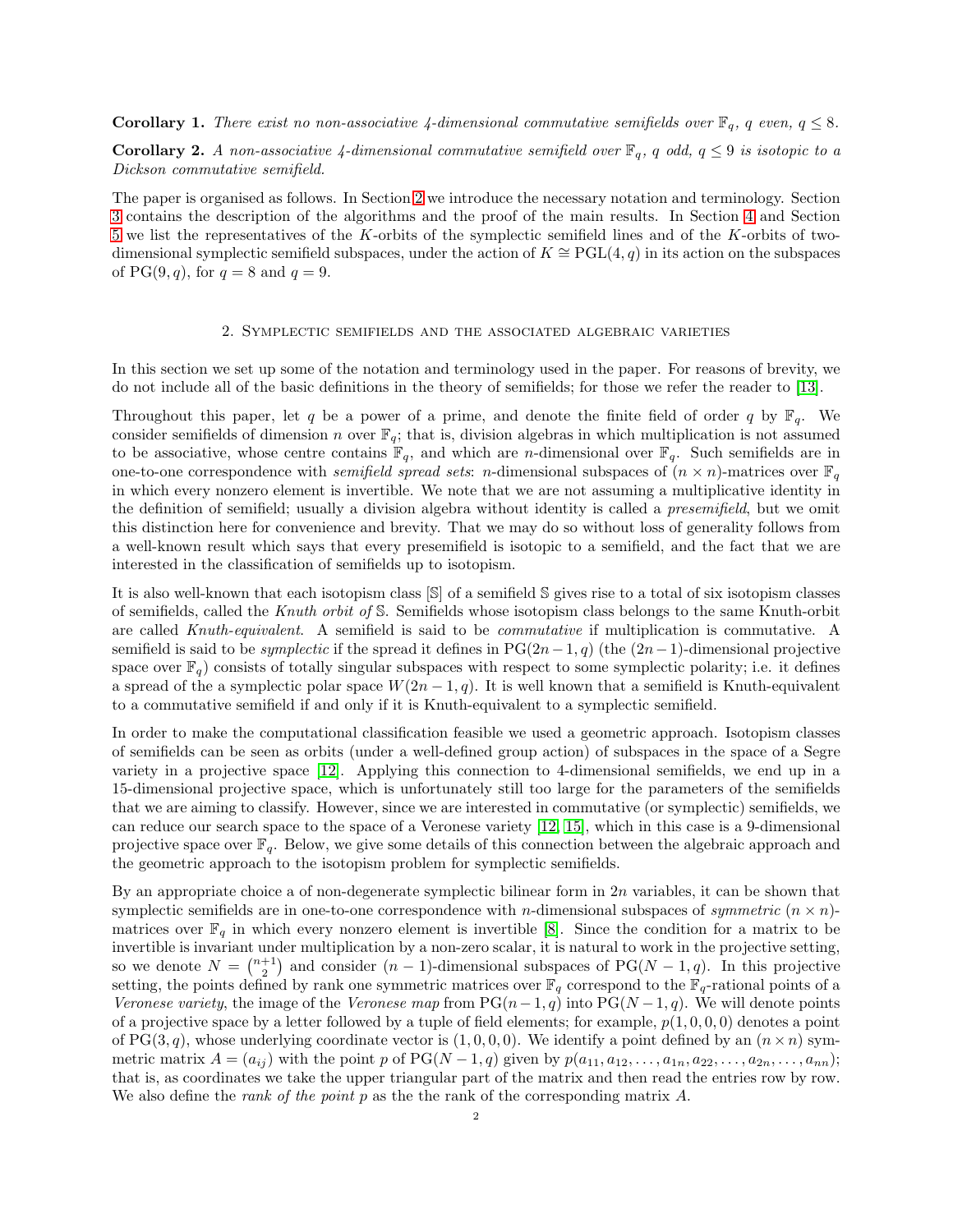Given this setup, the Veronese variety  $\mathcal{V}_{n-1,2}(q)$  is the image of the Veronese map  $\nu_{n-1,2}$  defined by

$$
\nu_{n-1,2} : PG(n-1,q) \mapsto PG(N-1,q)
$$
  
 
$$
: s(a_1, a_2, \dots, a_n) \mapsto p(a_1^2, a_1 a_2, \dots, a_1 a_n, a_2^2, \dots, a_2 a_n, \dots, a_n^2),
$$

where  $N = \binom{n+2}{2} - 1$ . That is, the point defined by the row vector a is mapped to the point defined by the entries of the matrix  $a^T a$ . It is easy to see that  $\mathbb{F}_q$ -rational points on  $\mathcal{V}_{n-1,2}(q)$  correspond precisely to points defined by symmetric matrices of rank one under the above mentioned correspondence.

Points of rank two in PG(N, q) are points which belong to the secant variety  $\mathcal{V}_{n,2}(q)^{(2)}$  of the Veronese variety  $\mathcal{V}_{n,2}(q)$  but do not belong to  $\mathcal{V}_{n,2}(q)$ . Similarly, one has the *i*-th secant variety  $\mathcal{V}_{n,2}(q)^{(i)}$  of  $\mathcal{V}_{n,2}(q)$ . It follows that symplectic semifield spread sets correspond to  $(n - 1)$ -dimensional subspaces of PG( $N - 1, q$ ) disjoint from the  $(n-2)$ -nd secant variety  $\mathcal{V}_{n-1,2}(q)^{(n-1)}$  of the Veronese variety  $\mathcal{V}_{n-1,2}(q)$ . Since we will search for symplectic semifield spread sets by classifying all subspaces (of any dimension) disjoint from  $\mathcal{V}_{n-1,2}(q)^{(n-1)}$ , we introduce the following terminology for convenience.

**Definition 1.** A symplectic semifield subspace of  $PG(N-1,q)$  is a subspace which is disjoint from the  $(n-2)$ -nd secant variety  $\mathcal{V}_{n-1,2}(q)^{(n-1)}$  of the Veronese variety  $\mathcal{V}_{n-1,d}(q)$ . If a symplectic semifield subspace is not properly contained in another symplectic semifield subspace, we say that it is maximal. An  $(n-1)$ dimensional symplectic semifield subspace  $PG(N-1, q)$  is called a maximum symplectic semifield subspace.

The natural definition of equivalence in this setting is equivalence under the group  $K \cong \text{PGL}(n, q)$  as a subgroup of PGL(N, q) stabilising the Veronese variety. The action of K on PG( $N-1, q$ ) is induced by the action of  $GL(n, q)$  on symmetric matrices given by  $A \mapsto XAX^T$ , and can also be seen as the lift of the action of  $PGL(n, q)$  on  $PG(n-1, q)$  through the Veronese map. In terms of semifields, this corresponds to the notion of *strong isotopy*. We note that the more general definition of equivalence of semifields is using isotopy; this corresponds to equivalence under the action of a subgroup of  $PGL(n^2, q)$  stablising a Segre variety in PG( $n^2 - 1$ , q) [\[12\]](#page-11-10). It can occur that symplectic semifields are isotopic but not strongly isotopic; see for example [\[22\]](#page-11-13), but in the cases considered in this paper, these two notions coincide.

## 3. Description of the algoritms and proofs of the main results

<span id="page-2-0"></span>The computational classification of symplectic 4-dimensional semifields order  $q^4$  for  $q \leq 9$  was obtained using GAP [\[2\]](#page-10-3) and the package FinInG [\[3\]](#page-10-4) for computations in Finite Incidence Geometry.

Let  $K \cong \text{PGL}(4, q)$  denote the subgroup of  $\text{PGL}(10, q)$  obtained as the image of the lifting homomorphism of the action of  $PGL(4,q)$  from  $PG(3,q)$  to  $PG(9,q)$  through the quadratic Veronese map as described above. As explained in the previous sections, in order to classify the 4-dimensional symplectic semifields up to isotopism, it suffices to classify their Knuth orbits, and this amounts to classifying the K-orbits of solids in  $PG(9, q)$ , which are disjoint from the secant variety  $\mathcal{V}_{n,2}(q)^{(3)}$ . Such solids are called *symplectic semifield* solids.

Since the problem is equivalent to classifying the K-orbits of symplectic semifield solids in  $PG(9, q)$ , i.e. solids which are disjoint from the secant variety  $\mathcal{V}_{n,2}(q)^{(3)}$ , and there are about  $10^{22}/2$  solids in PG(9,8) and close to  $10^{23}$  solids in PG(9,9) a brute force approach is not feasible. The main structure of the algorithm is a breadth first type algorithm with isomorphism rejection under  $K$  at every step, based on ideas from the algorithm snakes and ladders as described in [\[4,](#page-10-5) Section 9.6]. We also used ideas from the orbit computation functionality provided by the FinInG package [\[3\]](#page-10-4) and the Orb package [\[16\]](#page-11-14), whose methods we adjusted and reimplemented, tailored for the specific problem at hand, in order to make the computations feasible.

In order to compute the K-orbits on symplectic semifield solids our algorithm computes the K-orbits of all symplectic semifield subspaces of projective dimension at most three. Moreover, the algorithm collects interesting date along the way, allowing us to recover the stabiliser groups and maximality of the symplectic semifield subspaces.

We first computed the orbits of K on points of  $PG(9, q)$ , and for each point in each orbit an element of K mapping that point to the representative of its orbit. There are two orbits of points of rank four in  $PG(9, q)$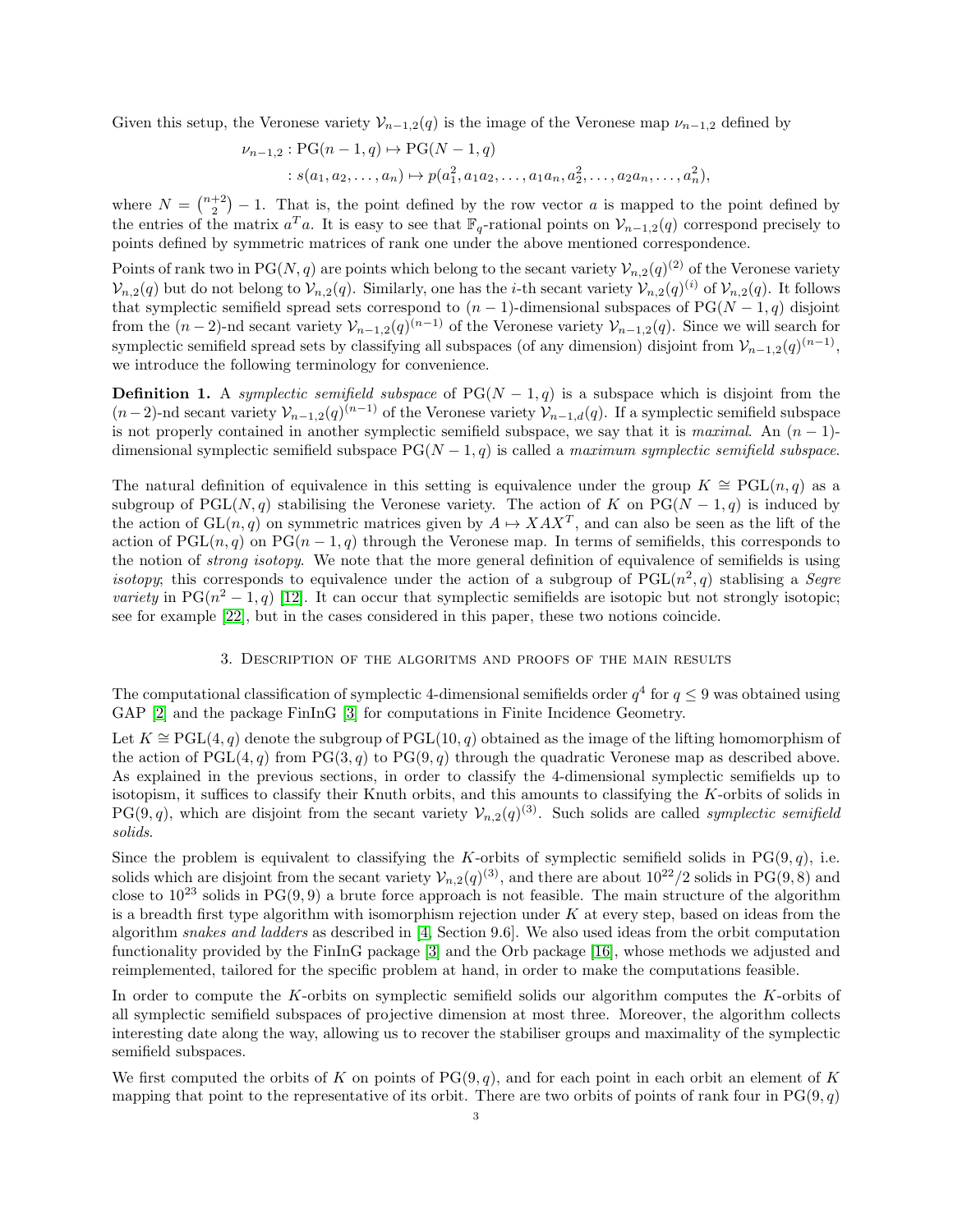with representatives  $p_1(1, 0, 0, 0, 1, 0, 0, 1, 0, 0, 1)$  and  $p_2(1, 0, 0, 0, 1, 0, 0, 1, 0, \omega)$ , where  $\omega$  is a primitive element in  $\mathbb{F}_q$ .

For each of the representatives  $p_i$  and  $i = 1, 2$  of the K-orbits on points of PG(9, q), we compute its stabiliser  $K_{p_i}$  in K and the orbits of that stabiliser on the symplectic semifield lines through  $p_i$ .

For each dimension  $d \leq 2$ , the algorithm stores a list of orbit representatives of d-dimensional symplectic semifield subspaces of  $PG(9, q)$ , together with a Schreier vector (for constructive recognition) and the stabliser of the representative. At the next step, for each representative  $W$ , the algorithm computes the orbits on the set of all possible extensions (to  $(d+1)$ -dimensional symplectic semifield subspaces) of W under the stabiliser of W. This gives a list of all  $(d+1)$ -dimensional symplectic semifield subspaces containing a representative of the d-dimensional symplectic semifield subspaces. The list of  $(d + 1)$ -dimensional symplectic semifield subspaces is then reduced (using the stored Schreier vectors) by removing the representatives from the list which belong to the same K-orbit as a representative which comes earlier in the list.

The number of symplectic semifield subspaces and of maximal symplectic subspaces in PG(9,q), for  $q \leq 9$ , up to K-equivalence, are listed in the following two tables below.

<span id="page-3-0"></span>

|                            |  | $2 \mid 3 \mid 4 \mid 5 \mid$    |          |              |                 |    |
|----------------------------|--|----------------------------------|----------|--------------|-----------------|----|
| $d = 0$   2   2   2        |  |                                  | $\Omega$ |              |                 |    |
| $d = 1 \mid 5 \mid 7 \mid$ |  | -9                               |          | $13 \mid 16$ | 17 <sub>1</sub> | 22 |
| $d=2$                      |  | $6 \mid 18 \mid 31 \mid 59 \mid$ |          | 106          |                 |    |
| $d=3$   1   2   1   2   2  |  |                                  |          |              |                 |    |

TABLE 1. Symplectic d-dimensional semifield subspaces in  $PG(9, q)$ 

For completeness, we include the values for  $d = 0$  in Table [1,](#page-3-0) but note that this follows from the well-known classification of non-singular quadrics in PG(3, q). The values in Table [1](#page-3-0) in the last row for  $q = 2, 3, 4, 5, 7$ confirm previous results mentioned in the introduction. The other values in Table [1](#page-3-0) are new. The values in the last row give the number of K-orbits of symplectic solids and lead to the following classification results.

**Theorem 1.** There exist no non-associative 4-dimensional symplectic semifields over  $\mathbb{F}_q$ , q even,  $q \leq 8$ .

*Proof.* The values in the last row of Table [1](#page-3-0) for  $q = 2, 4, 8$  indicate that K acts transitively on the set of semifield solids in PG(9,q). Let  $q \in \{2, 4, 8\}$ . Since the finite field  $\mathbb{F}_{q^4}$ , when considered as a 4-dimensional algebra A over  $\mathbb{F}_q$ , gives rise to a semifield solid U in PG $(9, q)$ , the unique K-orbit of semifield solids equals the orbit of U under K. This implies that each 4-dimensional symplectic semifield over  $\mathbb{F}_q$  is isotopic to A, and is therefore associative.  $\Box$ 

**Theorem 2.** A non-associative 4-dimensional symplectic semifield over  $\mathbb{F}_q$ , q odd,  $q \leq 9$  is Knuth-equivalent to a Dickson commutative semifield.

*Proof.* The Dickson commutative semifield, which we denote by  $\mathbb{S}_D$ , is defined by the binary operation

$$
(x, y) \circ (u, v) = (xu + \eta(yv)^{\sigma}, xv + yu)
$$

on  $\mathbb{F}_{q^k} \times \mathbb{F}_{q^k}$ , where q is odd,  $\sigma \in \text{Gal}(\mathbb{F}_{q^k}, \mathbb{F}_q)$ , and  $\eta \in \mathbb{F}_{q^k}$  is a non-square. The isotopism class  $[\mathbb{S}_D]^{td}$ , which is the transpose dual of the isotopism class  $[\mathbb{S}_D]$ , belongs to the Knuth orbit of  $\mathbb{S}_D$  and is symplectic. Thus if  $k=2$ , then  $[\mathbb{S}_D]^{td}$  corresponds to a K-orbit of 3-dimensional symplectic semifield subspaces in PG(9,q). Moreover, since  $\mathbb{S}_{D}^{td}$  is non-associative this K-orbit is distinct from the K-orbit of 3-dimensional semifield subspaces obtained from the finite field  $\mathbb{F}_{q^4}$ , considered as a 4-dimensional algebra over  $\mathbb{F}_q$ . Since the value for  $q = 9$  in the last row of Table [1](#page-3-0) is equal to two, there is a unique such K-orbit in PG(9,9). Hence if S is any non-associative 4-dimensional symplectic semifield over  $\mathbb{F}_9$ , then the associated 3-dimensional symplectic semifield subspace belongs to this K-orbit, and therefore S is isotopic to  $\mathbb{S}_{D}^{td}$ . This concludes the proof.  $\Box$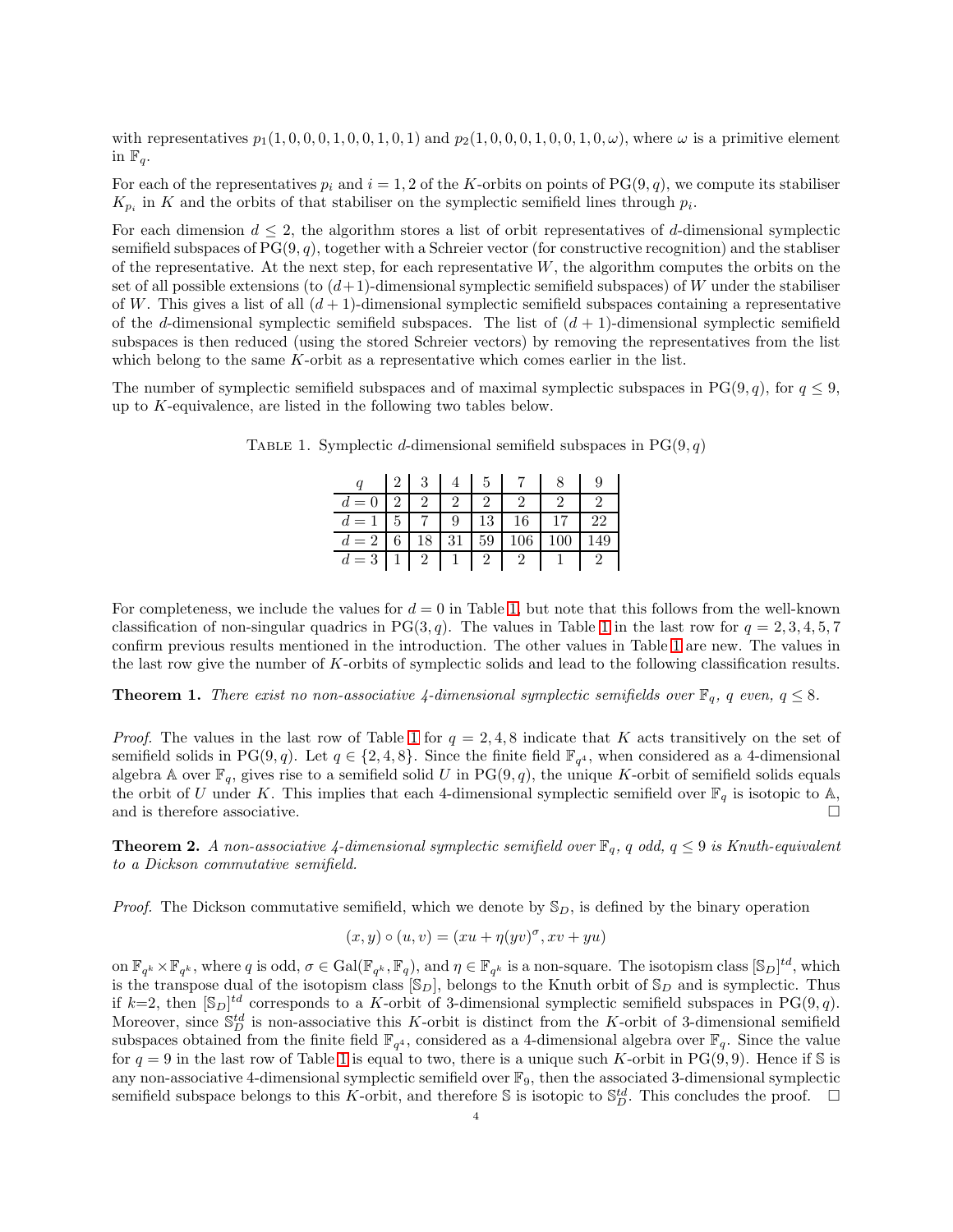Since the algorithm keeps track of all the K-orbits of intermediate symplectic subspaces, we can also recover those symplectic subspaces which are not extendible to a larger symplectic subspace, i.e. the maximal ones. For instance, out of the 59 representatives for the K-orbits on symplectic 2-dimensional semifield subspaces in PG(9,5) all but 10 are maximal. For  $q = 7$  there are 90 K-orbits on maximal symplectic 2-dimensional semifield subspaces in PG(9,7). We summarize this in the Table [2](#page-4-1) for the values of  $q \leq 9$ .

<span id="page-4-1"></span>TABLE 2. The number of isotopism classes of maximal symplectic semifield subspaces in  $PG(9, q)$ 

|           |   | 3              |    | 5  |    |     |
|-----------|---|----------------|----|----|----|-----|
| $=$       |   |                |    |    |    |     |
|           |   |                |    |    |    |     |
| $=2$<br>d | 5 | 13             | 30 | 49 | 99 | 124 |
| $=$ 3     |   | $\overline{2}$ |    |    |    |     |

## 4. Symplectic semifield lines

<span id="page-4-0"></span>As before, let K denote the lift of PGL(4, q) through the Veronese map, i.e.  $K \cong \text{PGL}(4,q)$ ,  $K \leq \text{PGL}(10,q)$ , and consider its action on subspaces of  $PG(9, q)$ . In this section we list the representatives for the K-orbits of d-dimensional symplectic semifield subspaces in PG(9, q), for  $d \in \{1, 2\}$ , and  $q \in \{8, 9\}$ . For simplicity and clarity these subspaces are represented by symmetric  $3 \times 3$ -matrices where the entries below the diagonal are omitted, and where the symbols  $x, y, z$  are used as parameters.

4.1. Symplectic semifield lines in PG(9, 8). There are 17 one-dimensional symplectic semifield subspaces of PG(9,8) up to K-equivalence, where  $K \cong \text{PGL}(4,8)$ ,  $K \leq \text{PGL}(10,8)$ . We list a representative for each of the 17 K-orbits. The parameters  $(x, y)$  run over the elements of PG(1,8) and  $\alpha$  is a primitive element of  $\mathbb{F}_8$  with minimal polynomial  $X^3 + X + 1 \in \mathbb{F}_2[X]$ .

1. 
$$
\begin{bmatrix} x & y & 0 & 0 \ x & 0 & y \ x & x \end{bmatrix}
$$
  
\n1. 
$$
\begin{bmatrix} x & y & 0 & 0 \ x & 0 & y \ x & 0 & y \ x & 0 & 0 \end{bmatrix}
$$
  
\n2. 
$$
\begin{bmatrix} x & y & 0 & 0 \ x & 0 & y \ x & 0 & 0 \ x & 0 & y \ x & 0 & 0 \end{bmatrix}
$$
  
\n3. 
$$
\begin{bmatrix} x & y & 0 & 0 \ x & 0 & y \ x & 0 & 0 \ x & 0 & y \ x & 0 & 0 \ x & 0 & y \ x & 0 & 0 \end{bmatrix}
$$
  
\n4. 
$$
\begin{bmatrix} x & y & 0 & 0 \ x & 0 & y \ x & 0 & 0 \ x & 0 & y \ x & 0 & 0 \end{bmatrix}
$$
  
\n5. 
$$
\begin{bmatrix} x & y & 0 & 0 \ x & 0 & y \ x & 0 & 0 \ x & 0 & y \ x & 0 & 0 \end{bmatrix}
$$
  
\n6. 
$$
\begin{bmatrix} x & y & 0 & 0 \ x & 0 & 0 \ x & 0 & y \ x + y & 0 & 0 \ x & 0 & y \ x + y & y \ x + y & 0 & 0 \end{bmatrix}
$$
  
\n7. 
$$
\begin{bmatrix} x & y & 0 & 0 \ x & 0 & y \ x + y & 0 & \alpha y \ x + y & \alpha^3 y \ x + \alpha^4 y & \alpha^6 y \ x + \alpha^5 y \end{bmatrix}
$$
  
\n10. 
$$
\begin{bmatrix} x & y & 0 & 0 \ x & x + y & 0 & \alpha^2 y \ x + y & 0 & \alpha^2 y \ x + \alpha^4 y & \alpha^6 y \ x + \alpha^5 y \end{bmatrix}
$$
  
\n11. 
$$
\begin{bmatrix} x & y & 0 & 0 \ x & x + y & 0 & \alpha^3 y \ x + \alpha^6 y & \alpha y \ x + \alpha^6 y & \alpha y \ x + \alpha^8 y & y \ x + \alpha^4 y \end{bmatrix}
$$
  
\n12. 
$$
\begin{bmatrix} x & y & 0 & 0 \ x & y & 0 & \alpha^2 y \ x + y & 0 & \alpha^3 y \ x + \alpha^4 y & x +
$$

4.2. Symplectic semifield lines in  $PG(9, 9)$ . There are 22 K-orbits of symplectic semifield subspaces of dimension one in PG(9,9), where  $K \cong \text{PGL}(4, 9)$ ,  $K \leq \text{PGL}(10, 9)$ . For each of the K-orbits we list a representative. The parameters  $(x, y)$  run over the elements of PG(1,9) and  $\alpha$  is a primitive element of  $\mathbb{F}_9$ with minimal polynomial  $X^2 - X - 1 \in \mathbb{F}_3[X]$ .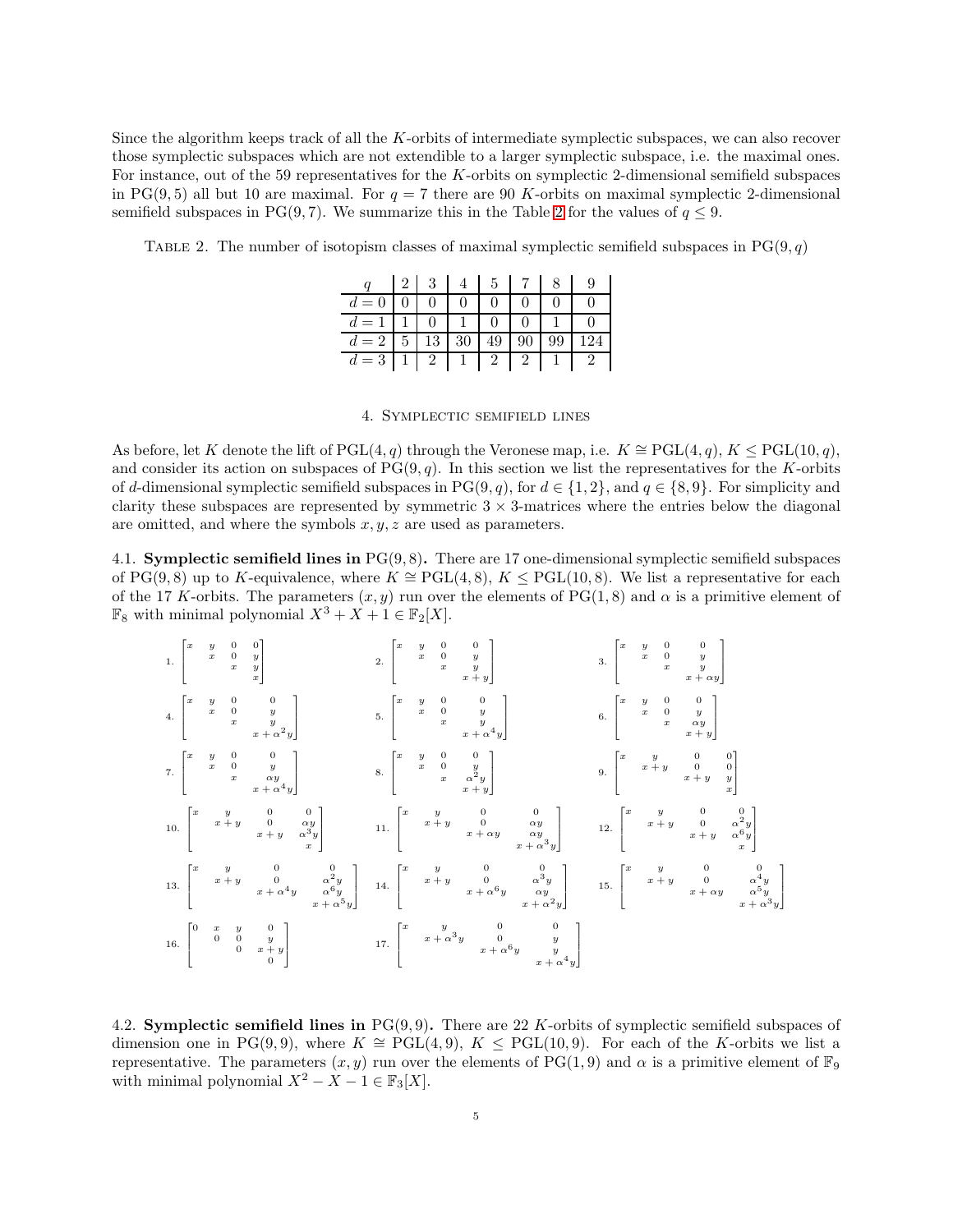

5. Symplectic semifield subspace of dimension two

<span id="page-5-0"></span>5.1. Symplectic two-dimensional semifield subspaces of  $PG(9, 8)$ . The following is a list of representatives of the K-orbits of two-dimensional symplectic semifield subspaces of PG(9,8), where  $K \cong \text{PGL}(4,8)$ ,  $K \leq \text{PGL}(10, 8)$ . The parameters  $(x, y, z)$  run over the elements of PG(2,8) and  $\alpha$  is a primitive element of  $\mathbb{F}_8$  with minimal polynomial  $X^3 + X + 1 \in \mathbb{F}_2[X]$ .

1. 
$$
\begin{bmatrix} x & y & z & \alpha z & y & z \\ x + \alpha^2 z & x^2 & y + \alpha^2 z & z & \alpha^4 z & y + \alpha^2 z \\ x + \alpha^4 z & x & y & x \\ x & x + \alpha^2 z & y & x \\ x & x + \alpha^2 z & y & x \\ x & x + \alpha^2 z & y & x \\ x & x + \alpha^2 z & y & x \\ x & x + \alpha^2 z & y & x \\ x & x + \alpha^2 z & y & x \\ x & x + \alpha^2 z & y & x \\ x & x + \alpha^2 z & y & x \\ x & x + \alpha^2 z & y & x \\ x & x + \alpha^2 z & y & x \\ x & x + \alpha^2 z & y & x \\ x & x + \alpha^2 z & y & x \\ x & x + \alpha^2 z & y & x \\ x & x + \alpha^2 z & y & x \\ x & x + \alpha^2 z & y & x \\ x & x + \alpha^2 z & y & x \\ x & x + \alpha^2 z & y & x \\ x & x + \alpha^2 z & y & x \\ x & x + \alpha^2 z & y & x \\ x & x + \alpha^2 z & y & x \\ x & x + \alpha^2 z & y & x \\ x & x + \alpha^2 z & y & x \\ x & x + \alpha^2 z & y & x \\ x & x + \alpha^2 z & y & x \\ x & x + \alpha^2 z & y & x \\ x & x + \alpha^2 z & y & x \\ x & x + \alpha^2 z & y & x \\ x & x + \alpha^2 z & y & x \\ x & x + \alpha^2 z & y & x \\ x & x + \alpha^2 z & y & x \\ x & x + \alpha^2 z & y & x \\ x & x + \alpha^2 z & y & x \\ x & x + \alpha^2 z & y & x \\ x & x + \alpha^2 z & y & x \\ x & x + \alpha^2 z & y & x \\ x & x + \alpha^2 z & y & x \\ x & x + \alpha^2 z & y & x \\ x & x + \alpha^2 z & y & x \\ x & x + \alpha^2 z & y & x \\ x & x + \alpha^2 z & y & x \\ x & x + \alpha^2 z & y & x \\ x & x + \alpha^2 z & y & x \\ x & x + \alpha^2 z & y & x \\ x & x + \alpha^2 z & y & x \\ x & x + \alpha^2 z & y & x \\ x & x + \alpha^2 z & y & x \\ x & x + \alpha^2 z & y & x \\ x & x + \alpha^2 z & y & x \\ x & x + \alpha^2 z & y & x \\ x &
$$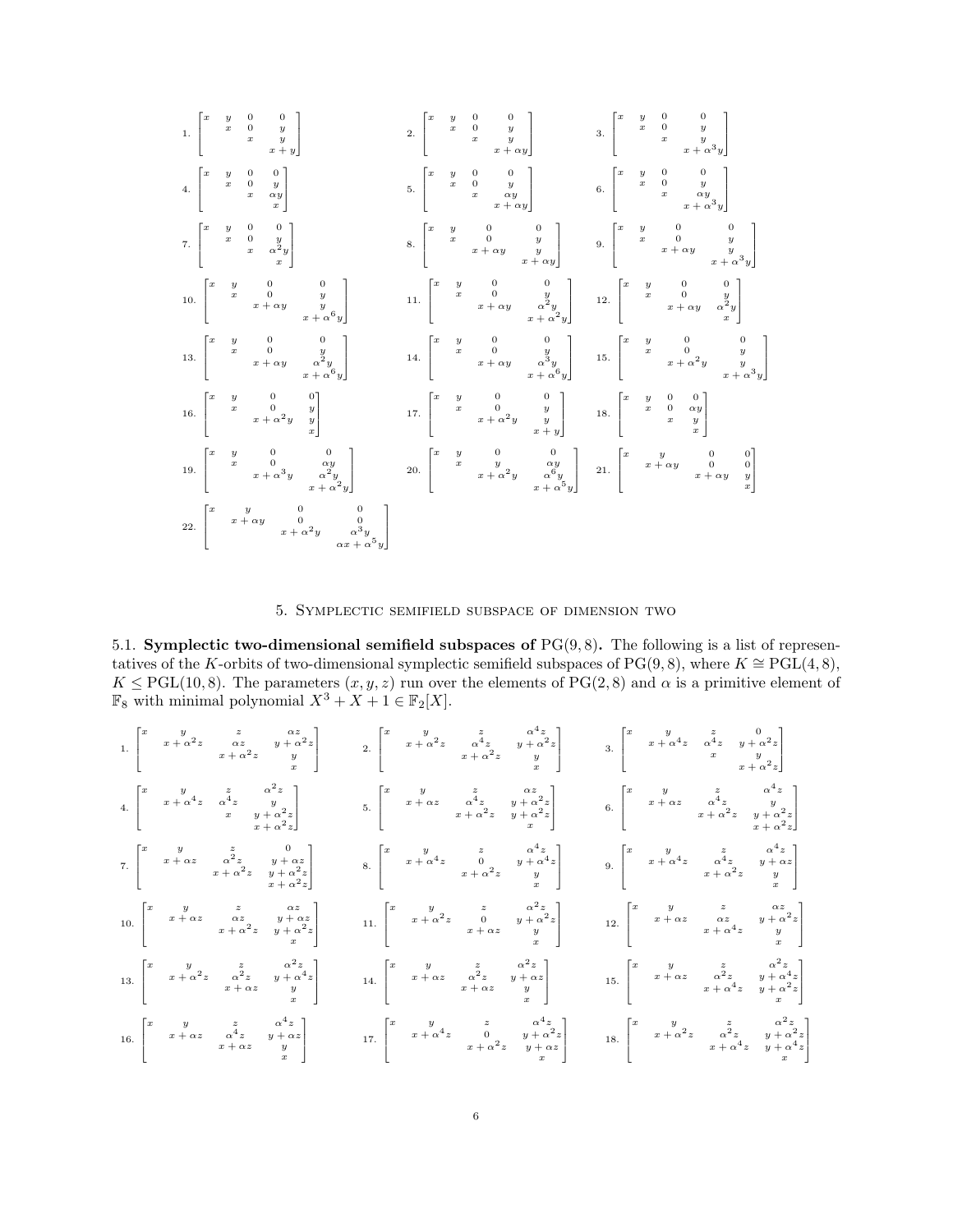| $19. \begin{bmatrix} x & y & z & \alpha z \\ & x & 0 & y+\alpha^2 z \\ & & x+\alpha z & y+\alpha z \\ & & & x+\alpha^2 z \end{bmatrix}$                                                                                                                                                                                                                                                                                                                                                           | 20. $\begin{bmatrix} x & y & z & \alpha^2 z \\ & x & \alpha^2 z & y + \alpha z \\ & & x + \alpha z & y + \alpha z \\ & & & x + \alpha^2 z \end{bmatrix}$                                                                                                                                                                                       | $21. \begin{bmatrix} x & y & z & 0 \\ & x + \alpha^2 z & \alpha^4 z & y + \alpha^2 z \\ & & x + \alpha^4 z & y + \alpha^4 z \\ & & x + \alpha^4 z & y + \alpha^4 z \end{bmatrix}$ |
|---------------------------------------------------------------------------------------------------------------------------------------------------------------------------------------------------------------------------------------------------------------------------------------------------------------------------------------------------------------------------------------------------------------------------------------------------------------------------------------------------|------------------------------------------------------------------------------------------------------------------------------------------------------------------------------------------------------------------------------------------------------------------------------------------------------------------------------------------------|-----------------------------------------------------------------------------------------------------------------------------------------------------------------------------------|
| $22. \begin{bmatrix} x & y & z & \alpha^6 z \\ & x & \alpha^2 z & y + \alpha^2 z \\ & & x + \alpha^4 z & y + \alpha^4 z \\ & & & x + \alpha^2 z \end{bmatrix}$                                                                                                                                                                                                                                                                                                                                    | $23. \begin{bmatrix} x & y & z & \alpha^3 z \\ & x & \alpha z & y+\alpha z \\ & & x+\alpha^2 z & y+\alpha^2 z \\ & & & x+\alpha z \end{bmatrix}$                                                                                                                                                                                               | $24. \begin{bmatrix} x & y & z & \alpha^0 z \\ & x & \alpha^4 z & y + \alpha^4 z \\ & & x + \alpha z & y + \alpha z \\ & & & x + \alpha^4 z \end{bmatrix}$                        |
| $25. \begin{bmatrix} x & y & z & z & z \\ & x + \alpha^4 z & z & y + \alpha^4 z \\ & & x + \alpha z & y & z \\ & & & x + \alpha^2 z \end{bmatrix}$                                                                                                                                                                                                                                                                                                                                                | $26. \begin{bmatrix} x&y&z&\alpha z\\ &x+\alpha^3z&\alpha^3z&y+\alpha^2z\\ &&x+\alpha z&y+\alpha^2z\\ &&&x+\alpha z\end{bmatrix}$                                                                                                                                                                                                              | $27. \begin{bmatrix} x & y & z & \alpha z \\ & x+\alpha^5 z & \alpha^3 z & y+\alpha z \\ & & x+\alpha^2 z & y+\alpha^4 z \\ & & & x+\alpha^2 z \end{bmatrix}$                     |
| $28. \begin{bmatrix} x & y & z & \alpha z \\ & x + \alpha^3 z & \alpha^5 z & y + \alpha^4 z \\ & & x + \alpha^2 z & y + \alpha^4 z \\ & & & x + \alpha^2 z \end{bmatrix}.$                                                                                                                                                                                                                                                                                                                        | $29. \begin{bmatrix} x&y&z&0\\ &x+\alpha^2z&\alpha^2z&y+z\\ &x&x&y\\ \end{bmatrix}$                                                                                                                                                                                                                                                            | 30. $\begin{bmatrix} x & y & z & 0 \\ x + \alpha^4 z & \alpha z & y + z \\ x + \alpha^2 z & y & z \end{bmatrix}$                                                                  |
| 31. $\begin{bmatrix} x & y & z & 0 \\ x + \alpha z & \alpha^4 z & y + z \\ x + \alpha^2 z & y & z \end{bmatrix}$                                                                                                                                                                                                                                                                                                                                                                                  | $32. \begin{bmatrix} x&y&z&0\\ &x+\alpha^2z&\alpha^4z&y+z\\ &x+\alpha z&y&\\ \end{bmatrix}$                                                                                                                                                                                                                                                    | 33. $\begin{bmatrix} x & y & z & 0 \\ x + \alpha^4 z & 0 & y + \alpha z \\ x & x & y + \alpha^2 z \\ x & x + y \end{bmatrix}$                                                     |
| 34. $\begin{bmatrix} x & y & z & a^2z \\ & x + a^2z & a^4z & y \\ & & x + a^4z & y + a^2z \\ & & & & x + w + a^2z \end{bmatrix}$                                                                                                                                                                                                                                                                                                                                                                  | 35. $\begin{bmatrix} x & y & z & 0 \\ x + \alpha z & 0 & y + \alpha^2 z \\ x & y + \alpha^4 z \\ x & x + \alpha z \end{bmatrix}$                                                                                                                                                                                                               | 36. $\begin{bmatrix} x & y & z & 0 \\ x + \alpha^2 z & 0 & y + \alpha^4 z \\ x & x & y + \alpha z \\ x + y & x + y \end{bmatrix}$                                                 |
| $37. \begin{bmatrix} x&y&z&\alpha z\\ &x+\alpha z&\alpha^2z&y&\\ &&x+\alpha^2z&y+\alpha z\\ &&x+y+\alpha z&\\ &&x+y+\alpha z \end{bmatrix} \qquad 38. \begin{bmatrix} x&y&z&\alpha^4z\\ &x+\alpha^4z&\alpha z&y&\\ &&x+\alpha z&y+\alpha^4z\\ &&x+y+\alpha^4z \end{bmatrix}$                                                                                                                                                                                                                      |                                                                                                                                                                                                                                                                                                                                                | $39. \begin{bmatrix} x&y&z&\alpha^0z\\ &x+\alpha^2z&\alpha z&y+\alpha^4z\\ &&x+\alpha^4z&y+\alpha^2z\\ &&x+y+\alpha^2z \end{bmatrix}$                                             |
| $40. \begin{bmatrix} x & y & z & \alpha^3 z \\ & x + \alpha z & \alpha^4 z & y + \alpha^2 z \\ & & x + \alpha^2 z & y + \alpha z \\ & & & x + \alpha^2 z & y + \alpha z \end{bmatrix} \qquad 41. \begin{bmatrix} x & y & z & \alpha^5 z \\ & x + \alpha^4 z & \alpha^2 z & y + \alpha z \\ & & x + \alpha z & y + \alpha^4 z \\ & & & x + y + \alpha^4 z \end{bmatrix}$                                                                                                                           |                                                                                                                                                                                                                                                                                                                                                | $42. \begin{bmatrix} x&y&z&z&z\\ &x+\alpha^3z&\alpha z&y+\alpha z\\ &&x+\alpha z&y\\ &&x+y+\alpha^2 z \end{bmatrix}$                                                              |
| $43. \begin{bmatrix} x & y & z & z \\ & x + \alpha^6 z & \alpha^2 z & y + \alpha^2 z \\ & & x + \alpha^2 z & y \\ & & & x + y + \alpha^4 z \end{bmatrix}$                                                                                                                                                                                                                                                                                                                                         | $44.\,\,\left[\begin{matrix}x&y&z&z\\&x+\alpha^5z&\alpha^4z&y+\alpha^4z\\&x+\alpha^4z&y&y\\&&x+y+\alpha z\end{matrix}\right]$                                                                                                                                                                                                                  | $45. \begin{bmatrix} x & y & 0 & z \\ & x & z & y + \alpha z \\ & & x + \alpha^2 z & y \\ & & & x + y + \alpha^2 z \end{bmatrix}$                                                 |
| $46. \begin{bmatrix} x & y & 0 & z \\ & x & z & y + \alpha^2 z \\ & & x + \alpha^4 z & y \\ & & & x + y + \alpha^4 z \end{bmatrix}$                                                                                                                                                                                                                                                                                                                                                               | 47. $\begin{bmatrix} x & y & 0 & z \\ & x & z & y+\alpha^4 z \\ & & x+\alpha z & y & y \\ & & & x+y+\alpha z \end{bmatrix}$                                                                                                                                                                                                                    | $48. \begin{bmatrix} x & y & 0 & z \\ & x + \alpha^6 z & z & y + \alpha^4 z \\ & x & y + \alpha^2 z \\ & & x + y + \alpha^2 z \end{bmatrix}$                                      |
| $49. \begin{bmatrix} x & y & 0 & z \\ & x + \alpha^3 z & z & y + \alpha^2 z \\ & & x & y + \alpha z & \\ & & & y + \alpha z & \\ & & & x + y + \alpha z \end{bmatrix} \hspace{.7cm} \nonumber \\ 50. \begin{bmatrix} x & y & 0 & z \\ & x + \alpha^5 z & z & y + \alpha z \\ & & & x & y + \alpha^4 z \\ & & & & x + y + \alpha^4 z \end{bmatrix}$                                                                                                                                                |                                                                                                                                                                                                                                                                                                                                                | 51. $\begin{bmatrix} x & y & z & \alpha^3 z \\ x + \alpha^6 z & \alpha^3 z & y \\ x + \alpha^4 z & y + \alpha^2 z \\ y + \alpha^4 z & z + y \end{bmatrix}$                        |
| 52. $\begin{bmatrix} x & y & z & \alpha^5 z \\ x + \alpha^3 z & \alpha^5 z & y \\ x + \alpha^2 z & y + \alpha z \end{bmatrix}$                                                                                                                                                                                                                                                                                                                                                                    | 53. $\begin{bmatrix} x & y & z & \alpha^0 z \\ & x + \alpha^5 z & \alpha^6 z & y \\ & & x + \alpha z & y + \alpha^4 z \\ & & & x + w \end{bmatrix}$                                                                                                                                                                                            | 54. $\begin{bmatrix} x & y & z & 0 \\ & x+\alpha z & 0 & y+\alpha^6 z \\ & & x+\alpha z & y+\alpha z \\ & & & x+\alpha+\alpha^2 z \end{bmatrix}$                                  |
| $55. \begin{bmatrix} x & y & z & 0 \\ & x + \alpha^2 z & 0 & y + \alpha^5 z \\ & & x + \alpha^2 z & y + \alpha^2 z \\ & & & x + y + \alpha^4 z \end{bmatrix} \quad 56. \begin{bmatrix} x & y & z & 0 \\ & x + \alpha^4 z & 0 & y + \alpha^3 z \\ & & & x + \alpha^4 z & y + \alpha^4 z \\ & & & & x + y + \alpha z \end{bmatrix} \quad 57. \begin{bmatrix} x & y & z & \alpha^5 z \\ & x + \alpha^2 z & 0 & y + \alpha^5 z \\ & & & & x + \alpha^2 z & y + \alpha z \\ & & & & x + \$             |                                                                                                                                                                                                                                                                                                                                                |                                                                                                                                                                                   |
| $58. \begin{bmatrix} x & y & z & \alpha^6 z \\ & x + \alpha z & 0 & y + \alpha^3 z \\ & & x + \alpha z & y + \alpha^2 z \\ & & & x + w + \alpha^4 z \end{bmatrix} \qquad 59. \begin{bmatrix} x & y & z & \alpha^5 z \\ & x + \alpha^2 z & 0 & y + \alpha^6 z \\ & & & x + \alpha^2 z & y + \alpha^4 z \\ & & & & x + \alpha^4 z & y + \alpha z \\ & & & & x + y + \alpha z \end{bmatrix} \qquad 60. \begin{bmatrix} x & y & z & 0 \\ & x & 0 & y + \alpha^2 z \\ & & & & y + \alpha^2 z \\$       |                                                                                                                                                                                                                                                                                                                                                |                                                                                                                                                                                   |
| 61. $\begin{bmatrix} x & y & z & \alpha^2 z & z \\ x & \alpha^2 z & y + \alpha^2 z & z \\ x + z & y + \alpha^2 z & z \end{bmatrix}$ 62. $\begin{bmatrix} x & y & z & \alpha^2 z \\ x + \alpha^4 z & \alpha^2 z & y + \alpha^4 z \\ x + z & y + \alpha^4 z & z \end{bmatrix}$ 63. $\begin{bmatrix} x & y & z & 0 \\ x + \alpha z & 0 & y + \alpha^4 z \\ x + z & 0 & y + \alpha^4 z \\ x + z & 0 & y + \alpha^4 z \\ x + z & 0 & z \end{bmatrix}$                                                  |                                                                                                                                                                                                                                                                                                                                                |                                                                                                                                                                                   |
| 64. $\begin{bmatrix} x & y & z & \alpha z \\ x + \alpha^2 z & \alpha z & y + \alpha^2 z \\ x + z & y + \alpha z & x + y \end{bmatrix}$                                                                                                                                                                                                                                                                                                                                                            | 65. $\begin{bmatrix} x & y & z & \alpha^4 z \\ x + \alpha z & \alpha^4 z & y + \alpha z \\ x + z & y + \alpha^4 z & z \\ x + z & y + \alpha^4 z & z \end{bmatrix}$ 66. $\begin{bmatrix} x & y & z & \alpha z \\ x + \alpha^4 z & \alpha z & y + \alpha z \\ x + \alpha^4 z & x + z & y + \alpha z \\ x + z & y + \alpha^2 z & z \end{bmatrix}$ |                                                                                                                                                                                   |
| 67. $\begin{bmatrix} x & y & z & \alpha z & z \\ x + \alpha z & \alpha z & y + \alpha^2 z & z + \alpha z & z \\ x + z & y + \alpha z & z + \alpha z & z \\ x + w + \alpha^2 z & x + w + \alpha z & z \end{bmatrix}$ 68. $\begin{bmatrix} x & y & z & 0 \\ x + \alpha^2 z & 0 & y + \alpha^2 z & z \\ x + z & y & z & z \\ x + z & y + \alpha z & z + \alpha z & z + \alpha + \alpha^4 z \\ x + w + \alpha^2 z & x + \alpha^2 z & z + \alpha + \alpha^4 z \end{bmatrix}$ 69. $\begin{bmatrix} x &$ |                                                                                                                                                                                                                                                                                                                                                |                                                                                                                                                                                   |
|                                                                                                                                                                                                                                                                                                                                                                                                                                                                                                   | 7                                                                                                                                                                                                                                                                                                                                              |                                                                                                                                                                                   |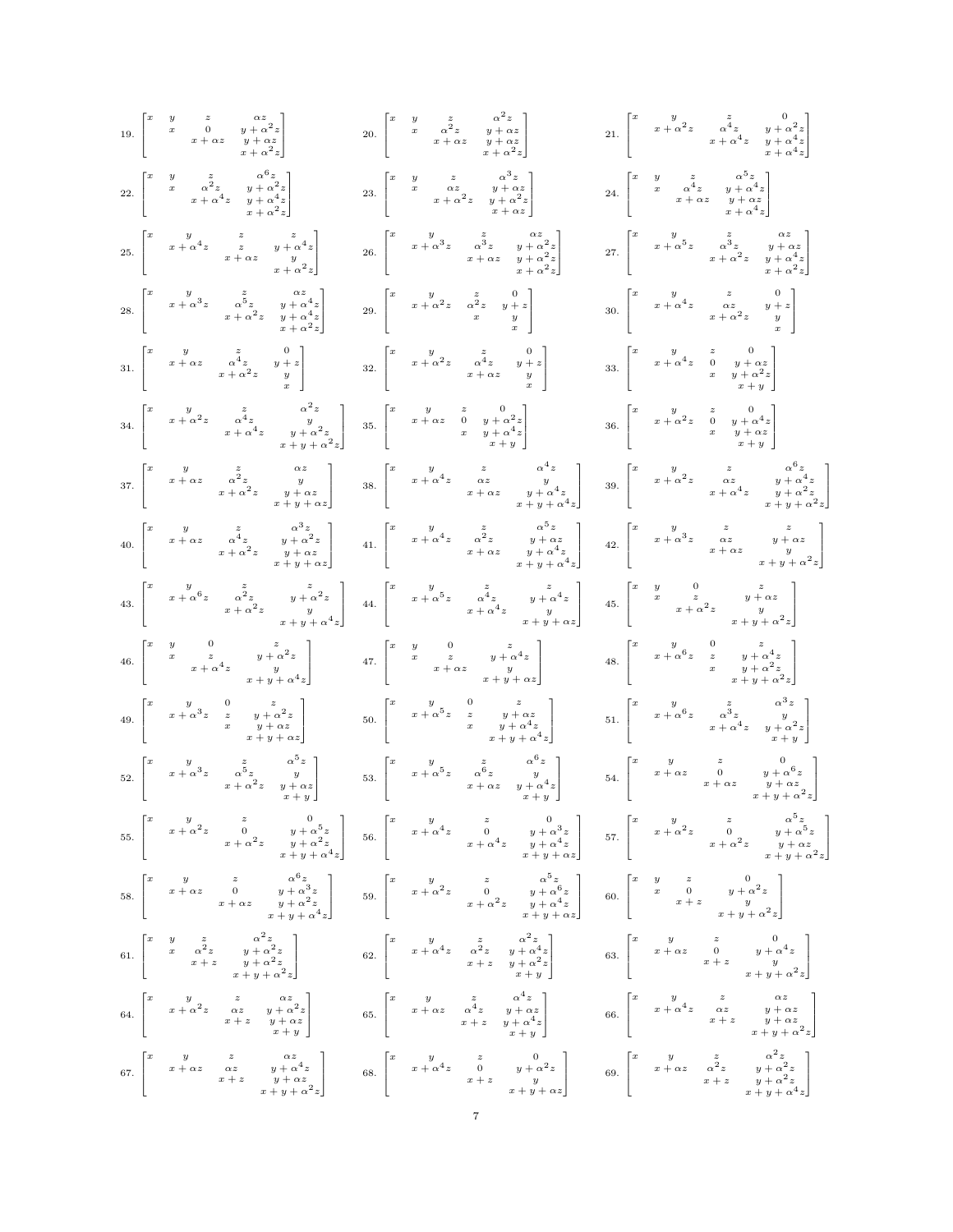| $70. \begin{bmatrix} x & y & z & 0 \\ & x+\alpha^2 z & 0 & y+\alpha z \\ & & x+z & y & y \\ & & & x+y+\alpha^4 z \end{bmatrix} \qquad 71. \begin{bmatrix} x & y & z & 0 \\ & x & 0 & y+\alpha^4 z \\ & & x+z & y \\ & & & x+y+\alpha^4 z \end{bmatrix}$                                                                                                                                                                        |                                                                                                                                                                             | $72. \begin{bmatrix} x & y & z & \alpha z \\ & x & \alpha z & y+\alpha z \\ & & x+z & y+\alpha z \\ & & & x+y+\alpha z \end{bmatrix}$                                        |
|--------------------------------------------------------------------------------------------------------------------------------------------------------------------------------------------------------------------------------------------------------------------------------------------------------------------------------------------------------------------------------------------------------------------------------|-----------------------------------------------------------------------------------------------------------------------------------------------------------------------------|------------------------------------------------------------------------------------------------------------------------------------------------------------------------------|
| $73. \begin{bmatrix} x&y&z&\alpha^4z\\ &x+\alpha^2z&\alpha^4z&y+\alpha^4z\\ &x+z&y+\alpha^4z&\\ &&x+y+\alpha z \end{bmatrix} \qquad \quad 74. \begin{bmatrix} x&y&z&\alpha^4z\\ &x&\alpha^4z&y+\alpha^4z\\ &x+z&y+\alpha^4z\\ &&x+z&y+\alpha^4z \end{bmatrix}$                                                                                                                                                                 |                                                                                                                                                                             | $\mbox{75.} \begin{bmatrix} x & y & z & 0 \\ & x+z & 0 & y+z \\ & & x+z & y \\ & & & x+y \end{bmatrix}$                                                                      |
| 76. $\begin{bmatrix} x & y & z & 0 \\ x+z & 0 & y+\alpha^6 z \\ x+z & x+y+\alpha^2 z \end{bmatrix}$                                                                                                                                                                                                                                                                                                                            | 77. $\begin{bmatrix} x & y & z & \alpha^2 z \\ x+z & \alpha^2 z & y+\alpha^2 z \\ x+z & y+\alpha^2 z & +\alpha^2 z \\ x+y+\alpha^2 z & x+\alpha^2 z \end{bmatrix}$          | $78. \begin{bmatrix} x&y&z&\alpha^2z&x\\ &x+\alpha^5z&\alpha^2z&y+\alpha^3z\\ &x+z&y+\alpha^2z&y+\alpha^2z\\ &&x+y+\alpha^2z \end{bmatrix}$                                  |
| $79. \begin{bmatrix} x & y & z & \alpha z \\ & x+\alpha^5 z & \alpha z & y+\alpha^3 z \\ & & x+z & y+\alpha z \\ & & & x+y+\alpha^2 z \end{bmatrix}$                                                                                                                                                                                                                                                                           | $80. \begin{bmatrix} x & y & z & 0 \\ & x+z & 0 & y+\alpha^3 z \\ & & x+z & y \\ & & & x+y+\alpha z \end{bmatrix}$                                                          | $81. \begin{bmatrix} x & y & z & 0 \\ & x+z & 0 & y+\alpha^5 z \\ & & x+z & y \\ & & & x+y+\alpha^4 z \end{bmatrix}$                                                         |
| $82. \begin{bmatrix} x & y & z & \alpha^4 z \\ & x+\alpha^3 z & \alpha^4 z & y+\alpha^4 z \\ & & x+z & y+\alpha^4 z \\ & & & x+y+\alpha^4 z \end{bmatrix}$                                                                                                                                                                                                                                                                     | $83. \begin{bmatrix} x & y & z & \alpha z \\ & x+\alpha^6 z & \alpha z & y+\alpha^5 z \\ & & x+z & y+\alpha z \\ & & x+y+\alpha z \end{bmatrix}$                            | $84.\,\, \left[\begin{matrix} x & y & z & \alpha^4 z \\ & x+\alpha^6 z & \alpha^4 z & y+\alpha^5 z \\ & & x+z & y+\alpha^4 z \\ & & & x+y+\alpha z \end{matrix}\right]$      |
| 85. $\begin{bmatrix} x & y & z & \alpha^3 z \\ & x & \alpha^6 z & y + \alpha^4 z \\ & & x + \alpha z & y + \alpha^6 z \\ & & & x + y + \alpha^2 z \end{bmatrix}$                                                                                                                                                                                                                                                               | $86. \begin{bmatrix} x & y & z & \alpha^6 z \\ & x & \alpha^5 z & y + \alpha z \\ & & x + \alpha^2 z & y + \alpha^5 z \\ & & & x + y + \alpha^4 z \end{bmatrix}$            | 87. $\begin{bmatrix} x & y & z & a^5z \\ x & a^3z & y+a^2z \\ x+a^4z & y+ a^3z \\ x+a^4z & y+ a^3z \end{bmatrix}$                                                            |
| 88. $\begin{bmatrix} x & y & 0 & z \\ x+z & z & y+z \\ x & x & y+z \\ x & x+z \end{bmatrix}$                                                                                                                                                                                                                                                                                                                                   | $89. \begin{bmatrix} x&y&z&\alpha^0z&\alpha^0z\\ &x+\alpha^2z&\alpha^6z&y+\alpha^5z\\ &x+\alpha^5z&y+z&z\\ &&x+y+\alpha^2z \end{bmatrix}$                                   | $90. \begin{bmatrix} x&y&z&\alpha^3z\\ &x+\alpha z&\alpha^3z&y+\alpha^6z\\ &x+\alpha^6z&y+z\\ &&x+y+\alpha z \end{bmatrix}$                                                  |
| $91. \begin{bmatrix} x&y&z&\alpha^5z&\alpha^9z\\ &x+\alpha^4z&\alpha^5z&y+\alpha^3z\\ &x+\alpha^3z&y+z^4z\\ &&x+y+\alpha^4z \end{bmatrix}$                                                                                                                                                                                                                                                                                     | $92.\,\, \left[ \begin{matrix} x & y & z & \alpha^5 z \\ & x+\alpha^5 z & \alpha^5 z & y+\alpha^3 z \\ & & x+z & y+\alpha^5 z \\ & & & x+y+\alpha^2 z \end{matrix} \right]$ | $93. \begin{bmatrix} x & y & z & \alpha^6 z \\ & x+\alpha^6 z & \alpha^6 z & y+\alpha^5 z \\ & & x+z & y+\alpha^6 z \\ & & & x+y+\alpha z \end{bmatrix}$                     |
| $94. \begin{bmatrix} x & y & z & \alpha^3 z & x^2 z \\ & x+\alpha^3 z & \alpha^3 z & y+\alpha^6 z \\ & & x+z & y+\alpha^3 z & \\ & & & x+y+\alpha^4 z \end{bmatrix} \qquad 95. \begin{bmatrix} x & y & z & 0 \\ & x+\alpha^6 z & 0 & y+\alpha^2 z \\ & & & x+z & y \\ & & & & x+y+z \end{bmatrix} \qquad 96. \begin{bmatrix} x & y & z & 0 \\ & x+\alpha^3 z & 0 & y+\alpha z \\ & & & x+z & y \\ & & & & x+y+z \end{bmatrix}$ |                                                                                                                                                                             |                                                                                                                                                                              |
| $\label{eq:3.16} 97. \begin{bmatrix} x & y & z & 0 \\ & x+\alpha^5z & 0 & y+\alpha^4z \\ & & x+z & y & z \\ & & & x+y+z \end{bmatrix} \qquad \quad \  98. \begin{bmatrix} x & y & z & \alpha^6z \\ & x+z & \alpha z & y+\alpha^2z \\ & & x+\alpha z & y+\alpha^2z \\ & & & x+\alpha y+\alpha^4z \end{bmatrix}.$                                                                                                                |                                                                                                                                                                             | 99. $\left[ \begin{matrix} x & y & z & \alpha z \\ & x+\alpha^6 z & \alpha^6 z & y+\alpha^5 z \\ & & x+z & y+\alpha^6 z \\ & & & x+\alpha y+\alpha^6 z \end{matrix} \right]$ |
| $100. \begin{bmatrix} x & y & z & \alpha^0 z \\ & x+z & \alpha^2 z & y+\alpha^2 z \\ & & x+\alpha^2 z & y+\alpha^4 z \\ & & & x+\alpha^2 y+\alpha z \end{bmatrix}$                                                                                                                                                                                                                                                             |                                                                                                                                                                             |                                                                                                                                                                              |

5.2. Two-dimensional symplectic semifield subspaces in  $PG(9, 9)$ . The following is a list of representatives of the K-orbits of two-dimensional symplectic semifield subspaces of PG(9,9), where  $K \cong \text{PGL}(4,9)$ ,  $K \leq \text{PGL}(10, 9)$ . The parameters  $(x, y, z)$  run over the elements of  $\text{PG}(2, 9)$  and  $\alpha$  is a primitive element of  $\mathbb{F}_9$  with minimal polynomial  $X^3 + X + 1 \in \mathbb{F}_3[X]$ .

1. 
$$
\begin{bmatrix} x & y & 0 & z \\ x + \alpha^{5} z & \alpha z & y + \alpha^{5} z \\ x & y + \alpha z & z \\ x + y + \alpha^{5} z & x \end{bmatrix}
$$
  
\n2. 
$$
\begin{bmatrix} x & y & 0 & z \\ x + \alpha^{3} z & \alpha z & y + \alpha^{5} z \\ x + y + \alpha^{5} z & x \end{bmatrix}
$$
  
\n3. 
$$
\begin{bmatrix} x & y & z & z \\ x + \alpha^{2} z & 0 & y + \alpha z \\ x & y + \alpha z & x \end{bmatrix}
$$
  
\n4. 
$$
\begin{bmatrix} x & y & z & \alpha^{2} z \\ x + \alpha^{3} z & \alpha z & y + \alpha^{5} z \\ x & y + \alpha^{5} z & x \end{bmatrix}
$$
  
\n5. 
$$
\begin{bmatrix} x & y & z & \alpha^{7} z \\ x + \alpha^{2} z & \alpha^{5} z & y \\ x + \alpha^{2} z & \alpha^{5} z & y \\ x + \alpha z & y + \alpha z & y + \alpha z \end{bmatrix}
$$
  
\n6. 
$$
\begin{bmatrix} x & y & z & 0 \\ x + \alpha^{6} z & \alpha z & y + \alpha z \\ x & x + y + \alpha^{5} z \end{bmatrix}
$$
  
\n7. 
$$
\begin{bmatrix} x & y & 0 & z \\ x + \alpha^{7} z & \alpha z & y + \alpha^{5} z \\ x + \alpha^{7} z & \alpha z & y + \alpha^{5} z \\ x & y + \alpha^{5} z & x \end{bmatrix}
$$
  
\n8. 
$$
\begin{bmatrix} x & y & 0 & z \\ x + 2z & \alpha z & y + \alpha z \\ x + 2z & \alpha z & y + \alpha z \\ x & y + \alpha z & y \end{bmatrix}
$$
  
\n9. 
$$
\begin{bmatrix} x & y & z & 0 \\ x & \alpha^{3} z & y + \alpha^{5} z \\ x & \alpha^{3} z & y + \alpha^{5} z \\ x + \alpha z & y & x + y + \alpha^{5} z \end{bmatrix}
$$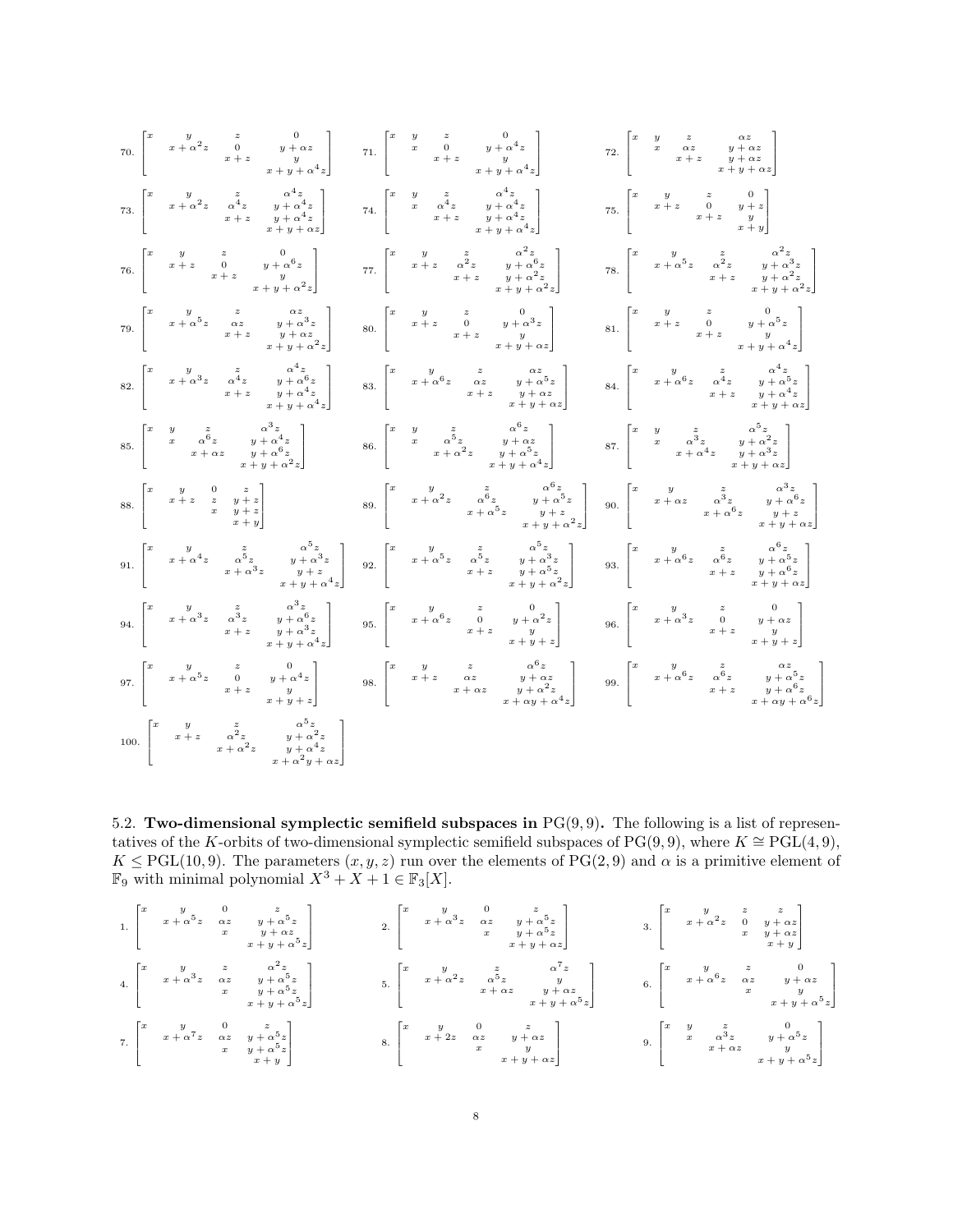|  | $10. \begin{bmatrix} x & y & z & \alpha^7 z \\ & x+\alpha^5 z & \alpha^3 z & y+\alpha z \\ & & x+\alpha z & y+\alpha^5 z \\ & & & x+y+\alpha^5 z \end{bmatrix}$ | $11. \begin{bmatrix} x & y & z & 0 \\ & x + \alpha^2 z & z & y + \alpha^5 z \\ & & x + \alpha z & y \\ & & & y + y \end{bmatrix}$                                             | $12.\begin{bmatrix} x&y&z&\alpha^{\mathfrak{d}}z\\ &x+\alpha^3z&z&y+\alpha^5z\\ &&x+\alpha z&y+\alpha^5z\\ &&x+y \end{bmatrix}$                                           |
|--|-----------------------------------------------------------------------------------------------------------------------------------------------------------------|-------------------------------------------------------------------------------------------------------------------------------------------------------------------------------|---------------------------------------------------------------------------------------------------------------------------------------------------------------------------|
|  | $13. \begin{bmatrix} x & y & z & \alpha^5 z \\ & x+z & \alpha^3 z & y+\alpha z \\ & & x+\alpha z & y+\alpha^5 z \\ & & & x+y+\alpha z \end{bmatrix}$            | $14. \begin{bmatrix} x & y & z & z \\ & x+2z & \alpha^3 z & y \\ & & x & y \\ & & & x+y+\alpha z \end{bmatrix}$                                                               | $15. \begin{bmatrix} x & y & z & \alpha^2 z \\ & x + \alpha z & \alpha^7 z & y + \alpha z \\ & & x + \alpha^5 z & y + \alpha^5 z \\ & & & x + y + \alpha z \end{bmatrix}$ |
|  | 16. $\begin{bmatrix} x & y & z & \alpha' z \\ x+z & 2z & y \\ x+\alpha^5 z & y & y \\ & x & x+y \end{bmatrix}$                                                  | $17. \begin{bmatrix} x & y & z & 2z \\ & x+\alpha^3z & \alpha^6z & y+\alpha^5z \\ & & x+\alpha^5z & y+\alpha^5z \\ & & & x+y+\alpha z \end{bmatrix}$                          | $18. \begin{bmatrix} x & y & 0 & z \\ & x+\alpha^7z & 2z & y+\alpha z \\ & & x & y+\alpha z \\ & & & x+y+\alpha z \end{bmatrix}$                                          |
|  | $19. \begin{bmatrix} x&y&z&2z\\ &x+\alpha^6z&\alpha^6z&y+\alpha^5z\\ &&x+\alpha^5z&y+\alpha z\\ &&x+y+\alpha^5z \end{bmatrix}$                                  | $20. \begin{bmatrix} x & y & z & \alpha z \\ & x+\alpha^5 z & 0 & y+\alpha^3 z \\ & & x+\alpha z & y+\alpha^5 z \\ & & & x+y+\alpha^5 z \end{bmatrix}$                        | $21. \begin{bmatrix} x & y & z & \alpha^7 z \\ & x & \alpha^5 z & y + \alpha^3 z \\ & & x + \alpha z & y \\ & & & x + y \end{bmatrix}$                                    |
|  | $22. \begin{bmatrix} x & y & z & \alpha z \\ & x+z & \alpha z & y+\alpha^3 z \\ & x & y+\alpha z & \\ & & x+y+\alpha^5 z \end{bmatrix}$                         | $23. \begin{bmatrix} x&y&0&z\\ &x+\alpha^7z&\alpha z&y+\alpha^2z\\ &x&y+\alpha z\\ & &x+y+\alpha z \end{bmatrix}$                                                             | $24.\,\,\left[\begin{matrix}x&y&z&2z\\&x+\alpha^6z&\alpha z&y+\alpha^2z\\&x+\alpha z&y+\alpha z\\&&x+y\end{matrix}\right]$                                                |
|  | $25. \begin{bmatrix} x & y & 0 & z \\ & x + \alpha z & z & y + z \\ & & x & y + \alpha^5 z \\ & & & x + y + \alpha z \end{bmatrix}$                             | $26. \begin{bmatrix} x&y&0&z\\ &x+\alpha^5z&\alpha^2z&y+\alpha^2z\\ &&x+\alpha^5z&y+\alpha z\\ &&x+y+\alpha^5z \end{bmatrix}$                                                 | $27.\,\left[\begin{matrix}x&y&z&\alpha'z\\&x+\alpha z&\alpha^2z&y+\alpha^2z\\&x+\alpha^5z&y+\alpha z\\&&x+y+\alpha z\end{matrix}\right]$                                  |
|  | $28. \begin{bmatrix} x&y&z&\alpha^7z\\ &x+\alpha^5z&z&y+\alpha^3z\\ &x&y+\alpha^5z\\ & &x+y+\alpha z \end{bmatrix}$                                             | $29. \begin{bmatrix} x & y & z & \alpha^3 z \\ & x+z & \alpha^3 z & y+\alpha^2 z \\ & & x & y+\alpha^5 z \\ & & & x+y+\alpha z \end{bmatrix}$                                 | $30.\,\,\left[\begin{matrix}x&y&z&\alpha^3z\\&x+\alpha^5z&\alpha^6z&y+\alpha^3z\\&x+\alpha^5z&y+\alpha^5z\\&&x+y\end{matrix}\right]$                                      |
|  | $31. \begin{bmatrix} x & y & z & \alpha^3 z \\ & x+\alpha z & 2z & y+\alpha^2 z \\ & x & y+\alpha z & \\ & & x+y+\alpha^5 z \end{bmatrix}$                      | $32. \begin{bmatrix} x & y & z & \alpha^3 z \\ & x + \alpha z & 0 & y + \alpha^7 z \\ & & x + \alpha z & y \\ & & & x + y + \alpha^5 z \end{bmatrix}$                         | 33. $\begin{bmatrix} x & y & 0 & z \\ x+z & \alpha z & y+\alpha^7 z \\ x+\alpha z & y+\alpha^5 z \\ x+y+\alpha z \end{bmatrix}$                                           |
|  | $34. \begin{bmatrix} x & y & 0 & z \\ & x+\alpha^7z & \alpha z & y+2z \\ & & x+\alpha z & y+\alpha z \\ & & & x+y+\alpha z \end{bmatrix}$                       | 35. $\begin{bmatrix} x & y & z & \alpha^2 z \\ & x + \alpha^7 z & \alpha^5 z & y + \alpha^6 z \\ & & x + \alpha z & y + \alpha^5 z \\ & & & x + \alpha^1 z & z \end{bmatrix}$ | $36. \begin{bmatrix} x & y & z & 2z \\ & x + \alpha^6 z & 0 & y + \alpha^7 z \\ & x & y & \\ & & x + y + \alpha z \end{bmatrix}$                                          |
|  | $37. \begin{bmatrix} x&y&z&\alpha^5z\\ &x+\alpha^7z&\alpha^6z&y+2z\\ &&x+\alpha^5z&y+\alpha z\\ &&x+\alpha^5z&y+\alpha z \end{bmatrix}$                         | $38. \begin{bmatrix} x & y & z & \alpha^6 z \\ & x + \alpha^5 z & \alpha^5 z & y + \alpha^5 z \\ & & x + z & y + \alpha^5 z \\ & & & x + y \end{bmatrix}$                     | $39. \begin{bmatrix} x & y & z & \alpha z \\ & x+\alpha^3 z & \alpha z & y \\ & & x+z & y \\ & & & x+y \end{bmatrix}$                                                     |
|  | $40. \begin{bmatrix} x & y & z & 0 \\ & x+z & \alpha z & y+\alpha^5 z \\ & & x+\alpha^3 z & y+\alpha z \\ & & & x+y+\alpha z \end{bmatrix}$                     | $41. \begin{bmatrix} x & y & 0 & z \\ & x+\alpha z & \alpha^2 z & y+\alpha^5 z \\ & & x+\alpha^2 z & y \\ & & & x+y+\alpha z \end{bmatrix}$                                   | $42. \begin{bmatrix} x & y & z & \alpha^3 z \\ & x + \alpha z & \alpha^3 z & y \\ & & x + z & y \\ & & & x + y \end{bmatrix}$                                             |
|  | $43. \begin{bmatrix} x & y & z & \alpha^5 z \\ & x & \alpha^7 z & y+\alpha z \\ & & x+\alpha^3 z & y \\ & & & x+y \end{bmatrix}$                                | $44. \begin{bmatrix} x&y&z&z&z\\ &x+\alpha^2z&2z&y&\\ &&x+\alpha^2z&y+\alpha^5z\\ &&&x+y+\alpha^5z \end{bmatrix}$                                                             | $45. \begin{bmatrix} x & y & z & \alpha^7 z \\ & x+\alpha z & \alpha z & y+z \\ & & x+z & y+\alpha^5 z \\ & & & x+y \end{bmatrix}$                                        |
|  | $46. \begin{bmatrix} x & y & z & 2z \\ & x & 0 & y+\alpha^3z \\ & & x+z & y+\alpha z \\ & & & x+y+\alpha z \end{bmatrix}$                                       | $47. \begin{bmatrix} x & y & z & \alpha^6 z \\ & x & 0 & y+\alpha^2 z \\ & & x+z & y+\alpha^5 z \\ & & & x+y+\alpha z \end{bmatrix}$                                          | $48. \begin{bmatrix} x & y & z & \alpha^6 z \\ & x+2z & \alpha^5 z & y+\alpha^3 z \\ & & x+z & y \\ & & & x+y \end{bmatrix}$                                              |
|  | 49. $\begin{bmatrix} x & y & z & z \\ x & \alpha^3 z & y + \alpha^2 z \\ x + \alpha^3 z & y + \alpha^5 z \end{bmatrix}$                                         | $50.\,\left[\begin{matrix}x&y&z&\alpha^2z\\&x+\alpha^5z&\alpha^2z&y+\alpha^3z\\&x+\alpha^2z&y&y+\alpha^3z\\&&x+y+\alpha z\end{matrix}\right]$                                 | $51. \begin{bmatrix} x & y & z & \alpha^2 z \\ & x & \alpha^3 z & y+\alpha^3 z \\ & & x+\alpha^2 z & y+\alpha z \\ & & & x+y+\alpha^5 z \end{bmatrix}$                    |
|  | $52. \begin{bmatrix} x&y&z&\alpha^7z\\ &x+\alpha^7z&\alpha^2z&y+z\\ &&x+\alpha^3z&y\\ &&x+y+\alpha z \end{bmatrix}$                                             | $53.\,\left[\begin{matrix}x&y&z&\alpha z\\&x+\alpha^3z&\alpha^6z&y+z\\&x+z&y+\alpha z\\&&x+y\end{matrix}\right]$                                                              | $54.\,\, \left[\begin{matrix} x&y&z&0\\ &x+\alpha^6z&z&y+\alpha^7z\\ &&x+\alpha^3z&y\\ &&x+y \end{matrix}\right]$                                                         |
|  | 55. $\begin{bmatrix} x & y & z & \alpha^5 z \\ x + \alpha^3 z & \alpha^6 z & y + \alpha^7 z \\ x + z & y + \alpha^5 z & z + \alpha^7 \end{bmatrix}$             | $56. \begin{bmatrix} x&y&0&z\\ &x+z&\alpha^7z&y+\alpha^6z\\ &x+z&y+\alpha z\\ & &x+y+\alpha^5z\\ \end{bmatrix}$                                                               | $57. \begin{bmatrix} x&y&z&\alpha^3z\\ &x+\alpha^2z&\alpha^2z&y+\alpha z\\ &&x+2z&y\\ &&x+y+\alpha z \end{bmatrix}$                                                       |
|  | 58. $\begin{bmatrix} x & y & 0 & z \\ x + \alpha z & \alpha^7 z & y + \alpha^5 z \\ x + 2z & y + \alpha^5 z \\ x + z & z & + x \end{bmatrix}$                   | 59. $\begin{bmatrix} x & y & z & \alpha^3 z \\ & x+z & \alpha^6 z & y \\ & & x+2z & y+\alpha z \\ & & & x+y \end{bmatrix}$                                                    | $60.\,\,\left[\begin{matrix}x & y & z & \alpha^2 z \\ & x & \alpha^5 z & y+\alpha^2 z \\ & & x+\alpha^6 z & y+\alpha^5 z \\ & & & x+y+\alpha z\end{matrix}\right]$        |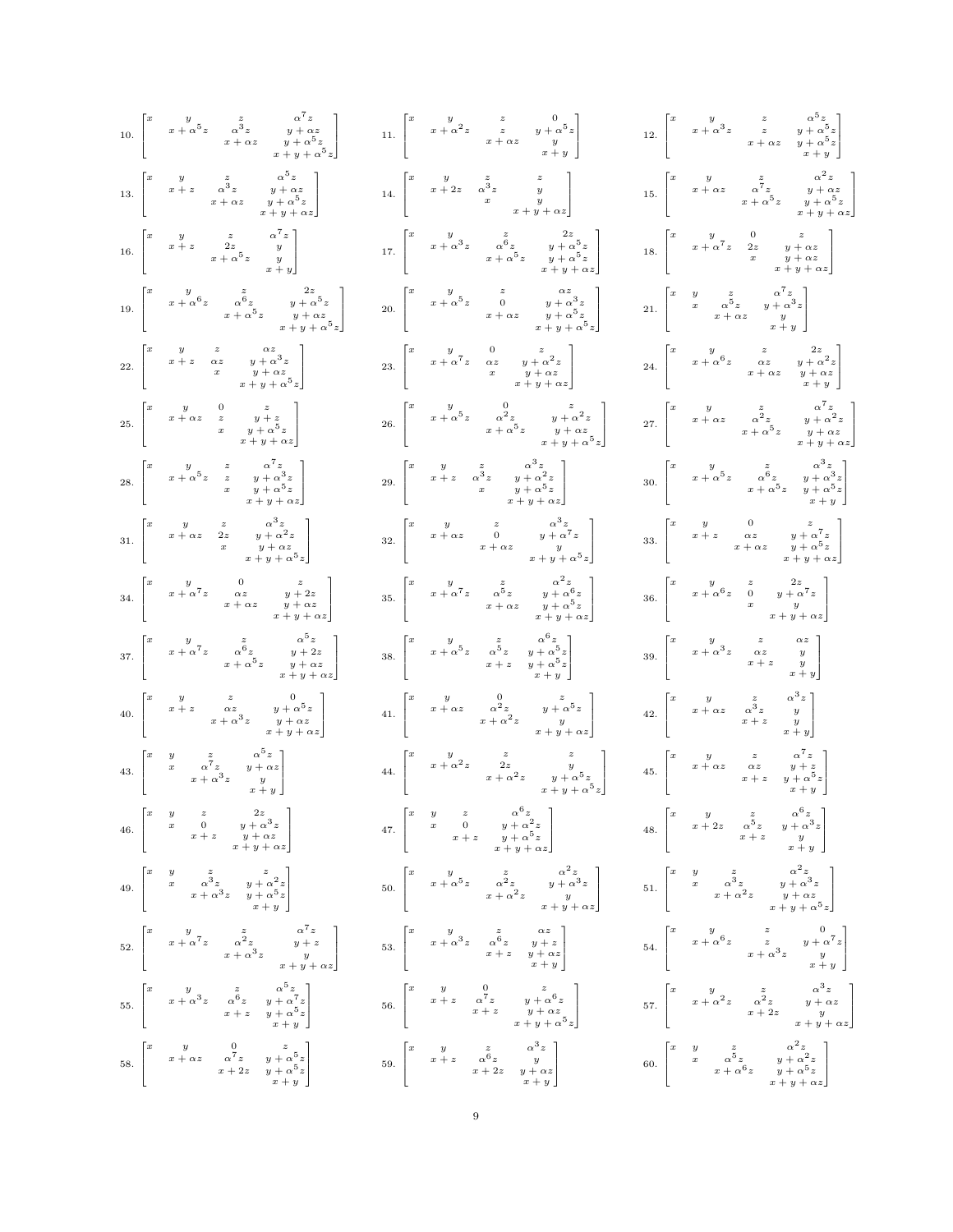| 61. $\begin{bmatrix} x & y & z & 0 \\ & x+2z & 0 & y+\alpha^7z \\ & & x+\alpha^7z & y+\alpha^5z \\ & & & x+y \end{bmatrix}$                                                                          | 62. $\begin{bmatrix} x & y & z & 2z \\ & x + \alpha^6 z & \alpha^2 z & y + 2z \\ & & x + 2z & y + \alpha z \\ & & & x + y \end{bmatrix}$                                                                                                                       | 63. $\begin{bmatrix} x & y & z & z & z \\ x + \alpha^6 z & 2z & y + \alpha^7 z & y \\ x + 2z & y & z \\ x + y + \alpha z & x \end{bmatrix}$                                                                             |
|------------------------------------------------------------------------------------------------------------------------------------------------------------------------------------------------------|----------------------------------------------------------------------------------------------------------------------------------------------------------------------------------------------------------------------------------------------------------------|-------------------------------------------------------------------------------------------------------------------------------------------------------------------------------------------------------------------------|
| $64. \begin{bmatrix} x & y & z & \alpha^2 z \\ & x+\alpha^7 z & \alpha z & y+\alpha^2 z \\ & & x+\alpha^5 z & y+\alpha^2 z \\ & & & x+y \end{bmatrix}$                                               | $65. \begin{bmatrix} x & y & z & \alpha^3 z \\ & x+\alpha^7 z & \alpha z & y+\alpha^3 z \\ & & x+\alpha^5 z & y+z \\ & & & x+y+\alpha z \end{bmatrix}$                                                                                                         | 66. $\begin{bmatrix} x & y & z & \alpha^3 z \\ & x + \alpha z & \alpha^2 z & y + z \\ & & x + z & y + \alpha^3 z \\ & & & x + y \end{bmatrix}$                                                                          |
| 67. $\begin{bmatrix} x & y & z & z \\ x + \alpha^6 z & \alpha^2 z & y + \alpha^2 z \\ x + 2z & y + z & z + y + \alpha^5 z \end{bmatrix}$                                                             | $68. \begin{bmatrix} x & y & z & 2z \\ & x + \alpha^2 z & \alpha^6 z & y + 2z \\ & & x + 2z & y + \alpha^3 z \\ & & & x + y \end{bmatrix}$                                                                                                                     | $69. \begin{bmatrix} x&y&z&\alpha^0z\\ &x+2z&z&y+\alpha z\\ &&x+\alpha^5z&y+\alpha^6z\\ &&x+y \end{bmatrix}$                                                                                                            |
| $70. \begin{bmatrix} x & y & z & \alpha^6 z \\ & x + \alpha z & 2z & y + \alpha z \\ & & x & y + 2z \\ & & & x + y \end{bmatrix}$                                                                    | $\text{71.} \begin{bmatrix} x & y & z & 0 \\ & x & \alpha^7 z & y + \alpha^6 z \\ & & x + 2 z & y + \alpha^7 z \\ & & & x + y + \alpha^5 z \end{bmatrix}$                                                                                                      | $72. \begin{bmatrix} x&y&z&0\\ &x+\alpha^6z&\alpha^3z&y+\alpha^6z\\ &x+\alpha^5z&y+\alpha^5z\\ &&x+y+\alpha^7z \end{bmatrix}$                                                                                           |
| $73. \begin{bmatrix} x & y & z & 2z \\ & x & \alpha^5 z & y+\alpha^5 z \\ & & x+\alpha^5 z & y+\alpha^5 z \\ & & & x+\alpha y+\alpha z \end{bmatrix}$                                                | $74. \begin{bmatrix} x & y & z & 0 \\ & x+\alpha^2 z & 0 & y+\alpha^5 z \\ & & x+\alpha z & y \\ & & & x+\alpha y \end{bmatrix}$                                                                                                                               | $\mbox{75.} \begin{bmatrix} x & y & z & 0 \\ & x+2z & 0 & y+\alpha z \\ & & x+\alpha z & y \\ & & & x+\alpha y+\alpha z \end{bmatrix}$                                                                                  |
| $76. \begin{bmatrix} x & y & z & \alpha^2 z \\ & x+\alpha^7 z & 0 & y+\alpha^5 z \\ & x+\alpha z & y+\alpha z \\ & & x+\alpha y \end{bmatrix}$                                                       | $\mbox{77.} \begin{bmatrix} x & y & z & \alpha \cdot z \\ & x + \alpha^6 z & \alpha z & y \\ & & x + \alpha^5 z & y + \alpha^5 z \\ & & & x + \alpha y + \alpha^5 z \end{bmatrix}$                                                                             | $\mbox{78.} \begin{bmatrix} x & y & z & \alpha^0 z \\ & x+\alpha^5 z & z & y+\alpha z \\ & x & y+\alpha z & \\ & & x+\alpha y+\alpha z \end{bmatrix}$                                                                   |
| 79. $\begin{bmatrix} x & y & z & z \\ & x+\alpha^2 z & z & y+\alpha^5 z \\ & & x+\alpha z & y+\alpha z \\ & & & x+\alpha y \end{bmatrix}$                                                            | $80. \begin{bmatrix} x & y & z & \alpha'z \\ & x+2z & z & y \\ & & x+\alpha^5z & y+\alpha z \\ & & & x+\alpha y+\alpha z \end{bmatrix}$                                                                                                                        | $81. \begin{bmatrix} x&y&z&2z\\ &x+\alpha^7z&2z&y+\alpha z\\ &&x+\alpha z&y+\alpha^5z\\ &&x+\alpha y+\alpha^5z \end{bmatrix}$                                                                                           |
| $82. \begin{bmatrix} x & y & z & \alpha z \\ & x & \alpha^5 z & y+\alpha^2 z \\ & & x & y \\ & & & x+\alpha y+\alpha z \end{bmatrix}$                                                                | 83. $\begin{bmatrix} x & y & z & 0 \\ x & 0 & y+z \\ x+\alpha z & y & x \\ x+\alpha y+\alpha z & x+ \end{bmatrix}$                                                                                                                                             | $84.\,\,\left[\begin{matrix}x&y&z&\alpha^3z\\&x+\alpha^5z&\alpha^2z&y+\alpha^3z\\&x+\alpha^5z&y+\alpha^5z\\&&x+\alpha y\end{matrix}\right]$                                                                             |
| $85. \begin{bmatrix} x & y & z & \alpha^5 z \\ & x+z & \alpha^3 z & y+\alpha^3 z \\ & & x+\alpha z & y \\ & & & x+\alpha y+\alpha z \end{bmatrix}$                                                   | 86. $\begin{bmatrix} x & y & z & \alpha^2 z \\ x + \alpha^2 z & 2z & y + z \\ x + \alpha^5 z & y + \alpha z \\ x + \alpha^5 z & y + \alpha y \end{bmatrix}$                                                                                                    | 87. $\begin{bmatrix} x & y & z & \alpha^2 z \\ x + \alpha^3 z & 2z & y + \alpha^3 z \\ x + \alpha^5 z & y + \alpha^5 z \\ x + \alpha^6 z & y + \alpha^6 z \end{bmatrix}$                                                |
| $88. \begin{bmatrix} x & y & z & \alpha^\vee z \\ & x+\alpha^\mathsf{T} z & \alpha^\mathsf{6} z & y+\alpha^\mathsf{T} z \\ & & x+\alpha^\mathsf{T} z & y+\alpha z \\ & & & x+\alpha y \end{bmatrix}$ | $89. \begin{bmatrix} x & y & z & 0 \\ & x & 0 & y+2z \\ & & x+\alpha z & y \\ & & & x+\alpha y+\alpha^5z \end{bmatrix}$                                                                                                                                        | $90. \begin{bmatrix} x & y & z & \alpha^6 z \\ & x & \alpha^5 z & y + \alpha^6 z \\ & & x & y \\ & & & x + \alpha y \end{bmatrix}$                                                                                      |
| 91. $\begin{bmatrix} x & y & z & z \\ & x+z & z & y+\alpha^6 z \\ & & x+\alpha z & y+\alpha z \\ & & & x+\alpha y+\alpha z \end{bmatrix}$                                                            | $92.\,\left[\begin{matrix}x&y&z&\alpha^{\mathfrak{d}}z\\&x+\alpha^7z&\alpha^2z&y+\alpha^7z\\&x+\alpha^5z&y+\alpha z\\&&x+\alpha y\end{matrix}\right]$                                                                                                          | $93. \begin{bmatrix} x&y&z&2z\\ &x+\alpha z&2z&y+2z\\ &&x+\alpha z&y+\alpha^5z\\ &&x+\alpha y \end{bmatrix}$                                                                                                            |
| $94. \begin{bmatrix} x&y&z&\alpha z\\ &x+\alpha z&\alpha^2 z&y+z\\ &&x+\alpha^3 z&y+\alpha z\\ &&x+\alpha y \end{bmatrix}$                                                                           | $95. \begin{bmatrix} x&y&z&z&z\\ &x+\alpha^3z&\alpha^2z&y+\alpha^2z\\ &x+z&y+\alpha^5z\\ &&x+\alpha y+\alpha^5z \end{bmatrix}$                                                                                                                                 | $96. \begin{bmatrix} x & y & z & 2z \\ & x+z & 0 & y+\alpha^5 z \\ & & x+2z & y \\ & & & x+\alpha y+\alpha^5 z \end{bmatrix}$                                                                                           |
| 97. $\begin{bmatrix} x & y & z & \alpha^5 z \\ & x+\alpha z & \alpha^3 z & y+\alpha z \\ & & x+\alpha^7 z & y+\alpha^5 z \\ & & & x+\alpha y \end{bmatrix}$                                          | $98. \begin{bmatrix} x&y&0&z\\ &x+\alpha z&\alpha^6z&y\\ &&x+\alpha^6z&y+\alpha z\\ &&x+\alpha y+\alpha^5z \end{bmatrix} \qquad 99. \begin{bmatrix} x&y&0&z\\ &x+\alpha z&\alpha^5z&y+\alpha^2z\\ &&x+\alpha^7z&y\\ &&x+\alpha y+\alpha^5z \end{bmatrix}$      |                                                                                                                                                                                                                         |
| $100.\,\, \left[ \begin{matrix} x & y & z & 2z \\ & x+2z & \alpha^5 z & y+\alpha^2 z \\ & & x+\alpha^7 z & y+\alpha^5 z \\ & & & x+\alpha y+\alpha^5 z \end{matrix} \right]$                         | $101. \begin{bmatrix} x & y & z & z \\ & x+\alpha^7z & \alpha^6z & y+\alpha^2z \\ & & x+\alpha^7z & y \\ & & & x+\alpha y+\alpha z \end{bmatrix}$                                                                                                              | 102. $\begin{bmatrix} x & y & z & \alpha^{6} z \\ x + \alpha^{6} z & 0 & y + \alpha^{6} z \\ x + 2z & y + \alpha z & y + \alpha z \\ y + \alpha z & x + \alpha y + \alpha z \end{bmatrix}$<br>$x + \alpha y + \alpha z$ |
| $103. \begin{bmatrix} x&y&z&\alpha^3z\\ &x+\alpha^5z&\alpha^5z&y+\alpha z\\ &x+\alpha^5z&y+\alpha^2z\\ &x+\alpha^5z&y+\alpha u \end{bmatrix}$                                                        | $104.\,\left[ \begin{matrix} x & y & z & \alpha^7 z \\ & x & \alpha z & y+\alpha z \\ & & x+\alpha z & y+z \\ & & & x+\alpha y+\alpha^5 z \end{matrix} \right]$                                                                                                | $105. \begin{bmatrix} x & y & z & 2z & z \\ & x+\alpha^3 z & 0 & y+\alpha^2 z \\ & & x+\alpha^5 z & y+\alpha^2 z \\ & & & x+\alpha y+\alpha^5 z. \end{bmatrix}$                                                         |
| $106. \begin{bmatrix} x & y & z & \alpha^2 z \\ & x+2z & 2z & y+\alpha^5 z \\ & x & y+\alpha^2 z & \\ & x & -y+\alpha^2 z \end{bmatrix}$                                                             | 107. $\begin{bmatrix} x & y & z & \alpha^7 z \\ x+2z & \alpha^7 z & y+\alpha z \\ x+\alpha z & x+\alpha y+z \\ z & x+\alpha y+\alpha z \end{bmatrix}$                                                                                                          | 108. $\begin{bmatrix} x & y & z & \alpha^5 z \\ x + \alpha z & 0 & y + \alpha^2 z \\ x + \alpha^5 z & y + \alpha^3 z \\ x + \alpha^5 z & y + \alpha y + \alpha z \end{bmatrix}$                                         |
| 108. $\begin{bmatrix} x & y & z & \alpha z \\ x + \alpha^7 z & \alpha z & y + \alpha^2 z \\ x + \alpha z & y + \alpha^2 z \end{bmatrix}$                                                             | $109. \begin{bmatrix} x&y&0&z\\ &x+\alpha^6z&z&y+z\\ &&x+\alpha z&y+z\\ &&x+\alpha y+\alpha z \end{bmatrix} \qquad 110. \begin{bmatrix} x&y&z&\alpha z\\ &x+\alpha^2z&\alpha z&y+\alpha^6z\\ &&x+\alpha z&y+\alpha^2 z\\ &&x+\alpha y+\alpha^5z \end{bmatrix}$ |                                                                                                                                                                                                                         |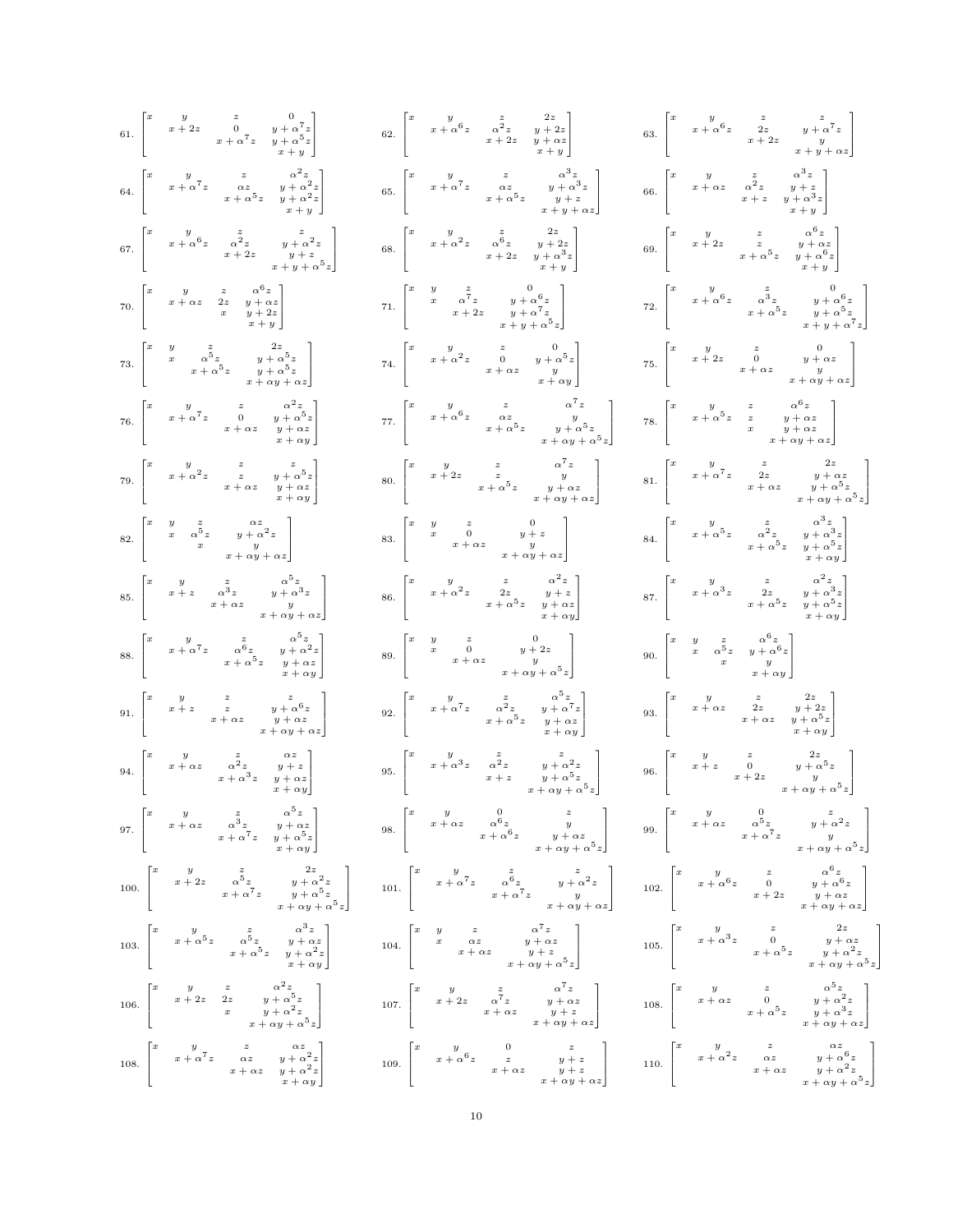|  | $111. \begin{bmatrix} x & y & z & \alpha^2 z \\ & x+\alpha^5 z & \alpha^2 z & y+2z \\ & & x+\alpha z & y+\alpha^3 z \\ & & & x+\alpha y+\alpha z \end{bmatrix}$           |                                                                                                                                                                                                                                                                                                                                                                                                                                                                                                       |  |                                                                                                                                                                           | $112. \begin{bmatrix} x & y & z & \alpha^2 z \\ & x + \alpha^6 z & z & y + 2z \\ & & x + \alpha^5 z & y + \alpha^2 z \\ & & & x + \alpha^4 z & z \\ & & & & x + \alpha^5 z \end{bmatrix} \quad 113. \begin{bmatrix} x & y & z & 2z \\ & x + \alpha^5 z & \alpha^6 z & y + \alpha^6 z \\ & & x + \alpha^5 z & y + \alpha^2 z \\ & & & & x + \alpha y + \alpha z \end{bmatrix}$      |  |                                                                                                                                                  |                                                                                                                                                                    |
|--|---------------------------------------------------------------------------------------------------------------------------------------------------------------------------|-------------------------------------------------------------------------------------------------------------------------------------------------------------------------------------------------------------------------------------------------------------------------------------------------------------------------------------------------------------------------------------------------------------------------------------------------------------------------------------------------------|--|---------------------------------------------------------------------------------------------------------------------------------------------------------------------------|------------------------------------------------------------------------------------------------------------------------------------------------------------------------------------------------------------------------------------------------------------------------------------------------------------------------------------------------------------------------------------|--|--------------------------------------------------------------------------------------------------------------------------------------------------|--------------------------------------------------------------------------------------------------------------------------------------------------------------------|
|  | $114. \begin{bmatrix} x & y & z & \alpha'z \\ & x+\alpha'z & \alpha'z & y+\alpha'z \\ & & x+\alpha z & y+z \\ & & & x+\alpha y+\alpha z \end{bmatrix}$                    |                                                                                                                                                                                                                                                                                                                                                                                                                                                                                                       |  |                                                                                                                                                                           | 115. $\begin{bmatrix} x & y & z & \alpha^2 z & \alpha^3 z \\ x + \alpha^3 z & \alpha^7 z & y + z & z \\ x + \alpha^3 z & y + \alpha^2 z & 116. \end{bmatrix}$ $\begin{bmatrix} x & y & z & \alpha^2 z & \alpha^2 z \\ x + \alpha^5 z & \alpha^2 z & y + \alpha^7 z & z \\ x + 2z & y + \alpha^3 z & z + \alpha y + \alpha z & z \end{bmatrix}$                                     |  |                                                                                                                                                  |                                                                                                                                                                    |
|  | $117. \begin{bmatrix} x & y & z & \alpha^{\vee} z \\ & x & \alpha^{\mathbf{5}} z & y \\ & & x + \alpha z & y + \alpha^{\mathbf{6}} z \\ & & & x + \alpha y \end{bmatrix}$ |                                                                                                                                                                                                                                                                                                                                                                                                                                                                                                       |  | $118. \begin{bmatrix} x & y & 0 & z \\ & x+z & \alpha^2 z & y \\ & & x+\alpha^5 z & y+\alpha^6 z \\ & & & x+\alpha y+\alpha^5 z \end{bmatrix}$                            |                                                                                                                                                                                                                                                                                                                                                                                    |  | 119. $\begin{bmatrix} x & y & z & \alpha^6 z \\ & x & \alpha^6 z & y + \alpha^5 z \\ & & x & y + \alpha^6 z \\ & & & x + \alpha y \end{bmatrix}$ |                                                                                                                                                                    |
|  | $120. \begin{bmatrix} x & y & z & \alpha^5 z \\ & x + \alpha^6 z & \alpha^7 z & y \\ & & x + \alpha z & y + \alpha^7 z \\ & & & x + \alpha y \end{bmatrix}$               |                                                                                                                                                                                                                                                                                                                                                                                                                                                                                                       |  | 121. $\begin{bmatrix} x & y & z & \alpha^0 z \\ x + \alpha^6 z & \alpha^6 z & y + \alpha z \\ x + \alpha z & y + \alpha^7 z \\ x + \alpha z & x + \alpha y \end{bmatrix}$ |                                                                                                                                                                                                                                                                                                                                                                                    |  |                                                                                                                                                  | $122. \begin{bmatrix} x & y & z & \alpha^5 z \\ x+2z & \alpha^5 z & y+\alpha^2 z \\ x+\alpha z & y+\alpha^6 z \\ x+\alpha z & x+\alpha y+\alpha^5 z \end{bmatrix}$ |
|  | $123. \begin{bmatrix} x & y & z & \alpha^3 z \\ x + \alpha z & \alpha^3 z & y + z \\ x + \alpha z & y + 2z & z + \alpha y + \alpha^5 z \end{bmatrix}$                     |                                                                                                                                                                                                                                                                                                                                                                                                                                                                                                       |  |                                                                                                                                                                           | $124. \begin{bmatrix} x & y & z & \alpha^0 z \\ x + \alpha z & 0 & y + \alpha^5 z \\ x + \alpha^7 z & y + \alpha^7 z \\ x + \alpha^7 z & x + \alpha y + \alpha z \end{bmatrix} \qquad 125. \begin{bmatrix} x & y & z & 0 \\ x + z & 0 & y + \alpha z \\ x + z & 0 & y + \alpha^6 z \\ x + \alpha^7 z & x + \alpha^7 z & y + \alpha^6 z \\ x + \alpha y + \alpha^5 z \end{bmatrix}$ |  |                                                                                                                                                  |                                                                                                                                                                    |
|  |                                                                                                                                                                           | 126. $\begin{bmatrix} x & y & z & 0 \\ x+z & 0 & y+2z \\ x+\alpha z & y & x + \alpha y + \alpha^3 z \end{bmatrix}$                                                                                                                                                                                                                                                                                                                                                                                    |  |                                                                                                                                                                           | $127. \begin{bmatrix} x & y & z & 0 & 0 \\ & x & 0 & y+z & \\ & & x+\alpha^3 z & y & \\ & & & x+\alpha y+\alpha^3 z \end{bmatrix} \hspace{1cm} 128. \begin{bmatrix} x & y & z & \alpha^{\prime} z & \\ & x+\alpha^7 z & \alpha^6 z & y+\alpha^5 z \\ & & x+\alpha^7 z & y+\alpha^3 z \end{bmatrix}$                                                                                |  |                                                                                                                                                  |                                                                                                                                                                    |
|  |                                                                                                                                                                           | $129. \begin{bmatrix} x&y&z&\alpha z\\ &x+\alpha^5z&\alpha z&y+\alpha^7z\\ &&x+\alpha z&y+\alpha^2z\\ &&x+\alpha y+\alpha^3z \end{bmatrix} \qquad 130. \begin{bmatrix} x&y&z&\alpha^2z\\ &x+z&\alpha^2z&y+2z\\ &&x+\alpha z&y+\alpha^3z\\ &&x+\alpha y+\alpha^3z \end{bmatrix} \qquad 131. \begin{bmatrix} x&y&z&\alpha^2z\\ &x+\alpha^2z&\alpha^7z&y+\alpha^6z\\ &&x+\alpha^3z&y+\alpha^3z\\ &&x+\alpha y+\alpha^2z \end{bmatrix}$                                                                   |  |                                                                                                                                                                           |                                                                                                                                                                                                                                                                                                                                                                                    |  |                                                                                                                                                  |                                                                                                                                                                    |
|  |                                                                                                                                                                           | $132. \begin{bmatrix} x & y & z & \alpha^7 z \\ & x + \alpha^3 z & \alpha z & y + \alpha^2 z \\ & & x + \alpha^3 z & y + \alpha^7 z \\ & & & x + \alpha y + \alpha^3 z \end{bmatrix} \quad 133. \begin{bmatrix} x & y & z & z \\ & x + \alpha^6 z & z & y \\ & & x + \alpha z & y + \alpha z \\ & & & x + \alpha z + \alpha y + \alpha^6 z \end{bmatrix} \quad 134. \begin{bmatrix} x & y & z & 0 \\ & x + \alpha^7 z & 0 & y + 2 z \\ & & x + \alpha z & y \\ & & & x + \alpha y + 2 z \end{bmatrix$ |  |                                                                                                                                                                           |                                                                                                                                                                                                                                                                                                                                                                                    |  |                                                                                                                                                  |                                                                                                                                                                    |
|  |                                                                                                                                                                           | $135. \begin{bmatrix} x & y & z & \alpha z \\ & x & 0 & y+\alpha^5 z \\ & & x+\alpha^3 z & y+\alpha z \\ & & & x+\alpha y+\alpha^6 z \end{bmatrix} \qquad \qquad 136. \begin{bmatrix} x & y & z & 0 \\ & x+\alpha^7 z & 2z & y+\alpha^2 z \\ & & & x+\alpha^7 z & y+\alpha z \\ & & & & x+\alpha y+\alpha^6 z \end{bmatrix} \qquad \qquad 137. \begin{bmatrix} x & y & z & \alpha^{'z} \\ & x+\alpha^6 z & \alpha^{'z} & y+z \\ & & x+\alpha z & y+z \\ & & & x+\alpha y+2z \end{bmatrix}$            |  |                                                                                                                                                                           |                                                                                                                                                                                                                                                                                                                                                                                    |  |                                                                                                                                                  |                                                                                                                                                                    |
|  |                                                                                                                                                                           | $138. \begin{bmatrix} x&y&z&0\\ &x+\alpha z&\alpha^5z&y+z\\ &&x+\alpha^5z&y+\alpha^5z\\ &&&x+\alpha^3y \end{bmatrix} \hspace{1.5cm} 139. \begin{bmatrix} x&y&z&0\\ &x&0&y+z\\ &&&x+\alpha z&y\\ &&&x+\alpha^2y+\alpha z \end{bmatrix} \hspace{1.5cm} 140. \begin{bmatrix} x&y&z&\alpha^3z\\ &x+\alpha z&\alpha^7z&y+z\\ &&&x+\alpha z&y\\ &&&x+\alpha^3y+\alpha^5z \end{bmatrix}$                                                                                                                     |  |                                                                                                                                                                           |                                                                                                                                                                                                                                                                                                                                                                                    |  |                                                                                                                                                  |                                                                                                                                                                    |
|  |                                                                                                                                                                           | $141. \begin{bmatrix} x & y & z & \alpha^2 z \\ & x + \alpha^3 z & \alpha^2 z & y + \alpha^3 z \\ & & x + \alpha^3 z & y + \alpha^5 z \\ & & & x + \alpha^3 y + \alpha z \end{bmatrix} \quad \ 142. \begin{bmatrix} x & y & z & 0 \\ & x + \alpha^7 z & \alpha^2 z & y + \alpha^7 z \\ & & x + \alpha^7 z & y + \alpha z & 143. \\ & & & x + \alpha^3 y + \alpha^5 z \end{bmatrix} \quad \ 143. \begin{bmatrix} x & y & z & \alpha^0 z \\ & x + 2z & 2z & y + \alpha^2 z \\ & &$                      |  |                                                                                                                                                                           |                                                                                                                                                                                                                                                                                                                                                                                    |  |                                                                                                                                                  |                                                                                                                                                                    |
|  |                                                                                                                                                                           | $144. \begin{bmatrix} x & y & z & \alpha z \\ & x+\alpha^2 z & \alpha z & y+\alpha z \\ & & x+\alpha^3 z & y+2z \\ & & & & x+\alpha^3 y + \alpha z \end{bmatrix} \quad \ 145. \begin{bmatrix} x & y & z & \alpha^2 z \\ & x+\alpha^3 z & z & y+\alpha^2 z \\ & & & & x+z & y+2z \\ & & & & x+\alpha^3 y + \alpha z \end{bmatrix} \quad \quad 146. \begin{bmatrix} x & y & z & \alpha^6 z \\ & x+\alpha^3 z & \alpha^6 z & y+\alpha^2 z \\ & & & & x+\alpha^3 z & y+\alpha z \\ & & & & & x+\alpha^3$  |  |                                                                                                                                                                           |                                                                                                                                                                                                                                                                                                                                                                                    |  |                                                                                                                                                  |                                                                                                                                                                    |
|  |                                                                                                                                                                           | $147. \begin{bmatrix} x & y & z & 0 \\ & x + \alpha^5 z & 2z & y + \alpha^6 z \\ & & x + \alpha^5 z & y + \alpha^3 z \\ & & & x + \alpha^3 u + \alpha^2 z \end{bmatrix} \quad 148. \begin{bmatrix} x & y & z & z & z \\ & x + \alpha^2 z & z & y & z \\ & & x + \alpha^3 z & y + \alpha^3 z \\ & & & & x + \alpha^3 u + \alpha^2 z \end{bmatrix}$                                                                                                                                                     |  |                                                                                                                                                                           |                                                                                                                                                                                                                                                                                                                                                                                    |  |                                                                                                                                                  |                                                                                                                                                                    |

#### **REFERENCES**

- <span id="page-10-3"></span><span id="page-10-1"></span>[1] Blokhuis, A., Lavrauw, M., Ball, S.; On the classification of semifield flocks, Adv. Math. 180 (2003), no. 1, 104-111.
- <span id="page-10-4"></span>[2] The GAP Group, GAP – Groups, Algorithms, and Programming, Version 4.6.2; 2013. (http://www.gap-system.org).
- [3] Bamberg, J., Betten, A., Cara, P., De Beule, J., Lavrauw, M., Neunhoeffer, M.; FinInG a GAP package for Finite Incidence Geometry, 1.01 2014, (http://cage.ugent.be/geometry/fining).
- <span id="page-10-5"></span>[4] Betten, A., Braun, M., Fripertinger, H., Kerber, A., Kohnert, A., Wassermann, A.; Error- Correcting Linear Codes. Classification by Isometry and Applications, Algorithms and Com- putation in Mathematics 18, Springer, 2006.
- <span id="page-10-2"></span>[5] Coulter, R. S., Kosick, P.: Commutative semifields of order 243 and 3125. Finite fields: theory and applications, 129–136, Contemp. Math., 518, Amer. Math. Soc., Providence, RI, 2010.
- <span id="page-10-0"></span>[6] Dempwolff, U.; Semifield planes of order 81, J. Geom. 89 (2008), 1-16.
- [7] Dickson, L. E.; On finite algebras, Nachrichten der Gesellschaften der Wissenschaften zu Göttingen (1905) 358-393.